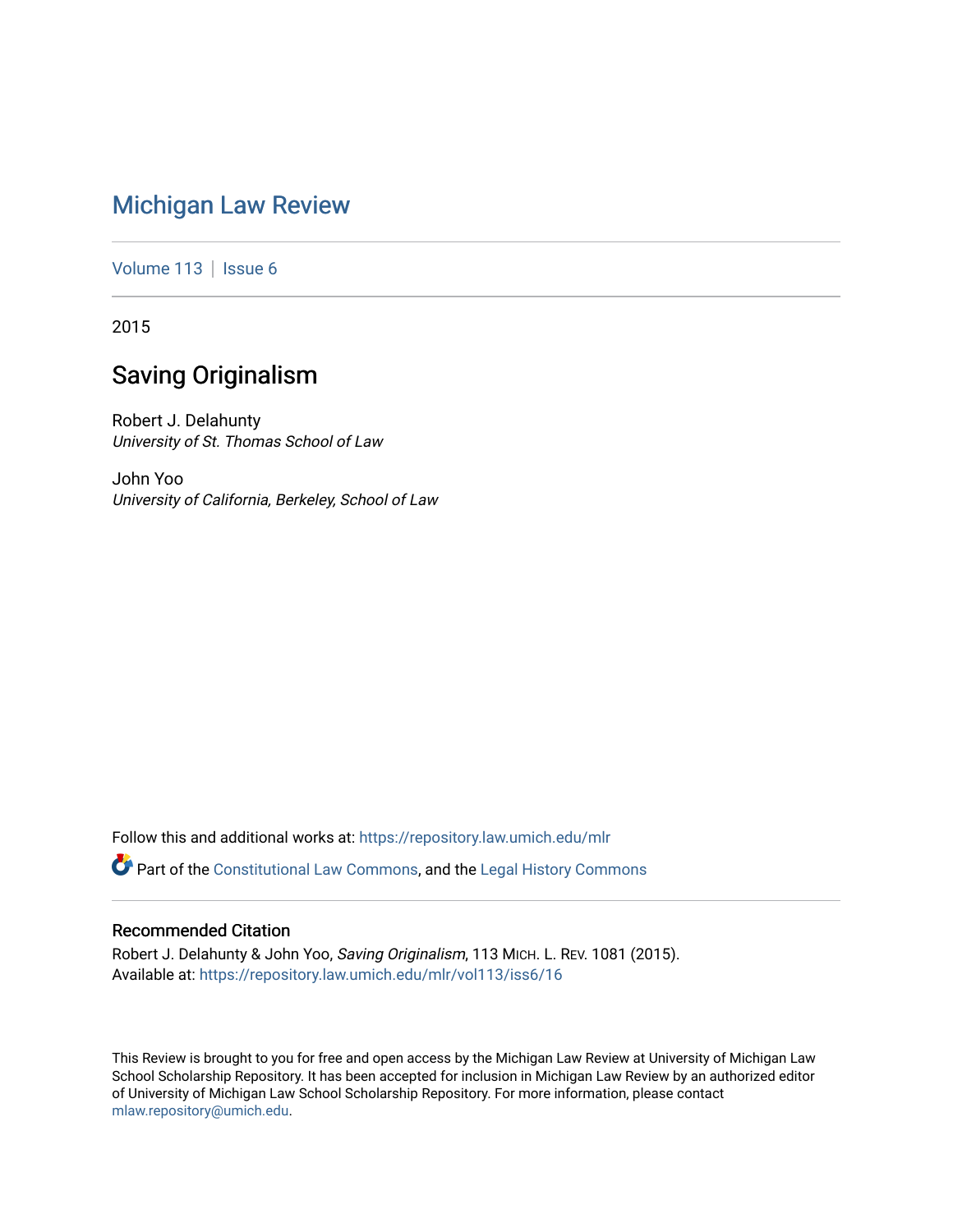# **SAVING ORIGINALISM**

# *Robert J. Delahunty\* John Yoo\*\**

AMERICA'S UNWRITTEN CONSTITUTION: THE PRECEDENTS AND Principles We Live By. By *Akhil Reed Amar*. New York: Basic Books. 2012. Pp. xvi, 483. \$29.99.

#### **INTRODUCTION**

It is sometimes said that biographers cannot help but come to admire, even love, their subjects. And that adage seems to ring true of Professor Amar,<sup>1</sup> the foremost "biographer" of the Constitution. He loves it not just as a governing structure, or a political system, but as a document. He loves the Constitution in the same way that a fan of English literature might treasure Milton's *Paradise Lost* or Shakespeare's *Macbeth*. He loves the Constitution not just for the good: the separation of powers, federalism, and the Bill of Rights. He also loves it for its nooks and crannies, idiosyncrasies, funny phrasing, and odd language.

Amar's earlier book, *America's Constitution: A Biography*, 2 displayed his contagious enthusiasm for the Constitution and its history. Postmodern theories, the Frankfurt School, or economic determinism did not make an appearance in his holistic interpretation of the Constitution. But like many a biographer, Amar cannot admire his subject if it has great faults. Some biographers fail because their admiration overwhelms their objectivity, and they tend to minimize or ignore serious personal flaws. Amar, however, is too honest to ignore his subject's blemishes. He is faced with the quandary of an imperfect Constitution.

His answer is to bend, pull, and stretch the original into a better form a constitutional photoshop for the twenty-first century. Amar appears to get cold feet in the face of "the unhappy truth that not every problem was meant to be solved by the United States Constitution, nor can be."<sup>3</sup> Readers must judge whether his quest for perfection has overwritten, if not erased, the original image. In this sequel, *America's Unwritten Constitution: The*

Professor of Law, University of St. Thomas School of Law.

<sup>\*\*</sup> Emanuel S. Heller Professor of Law, University of California, Berkeley, School of Law; Visiting Scholar, American Enterprise Institute. We thank Michael Paulsen for his comments on the manuscript and Daniel Chen and Riddhi Dasgupta for excellent research assistance.

<sup>1.</sup> Sterling Professor of Law, Yale Law School.

<sup>2.</sup> Akhil Reed Amar, America's Constitution: A Biography (2005).

<sup>3.</sup> Herrera v. Collins, 506 U.S. 390, 428 n.\* (1993) (Scalia, J., concurring) (citing Henry P. Monaghan, *Our Perfect Constitution*, 56 N.Y.U. L. Rev. 353 (1981)).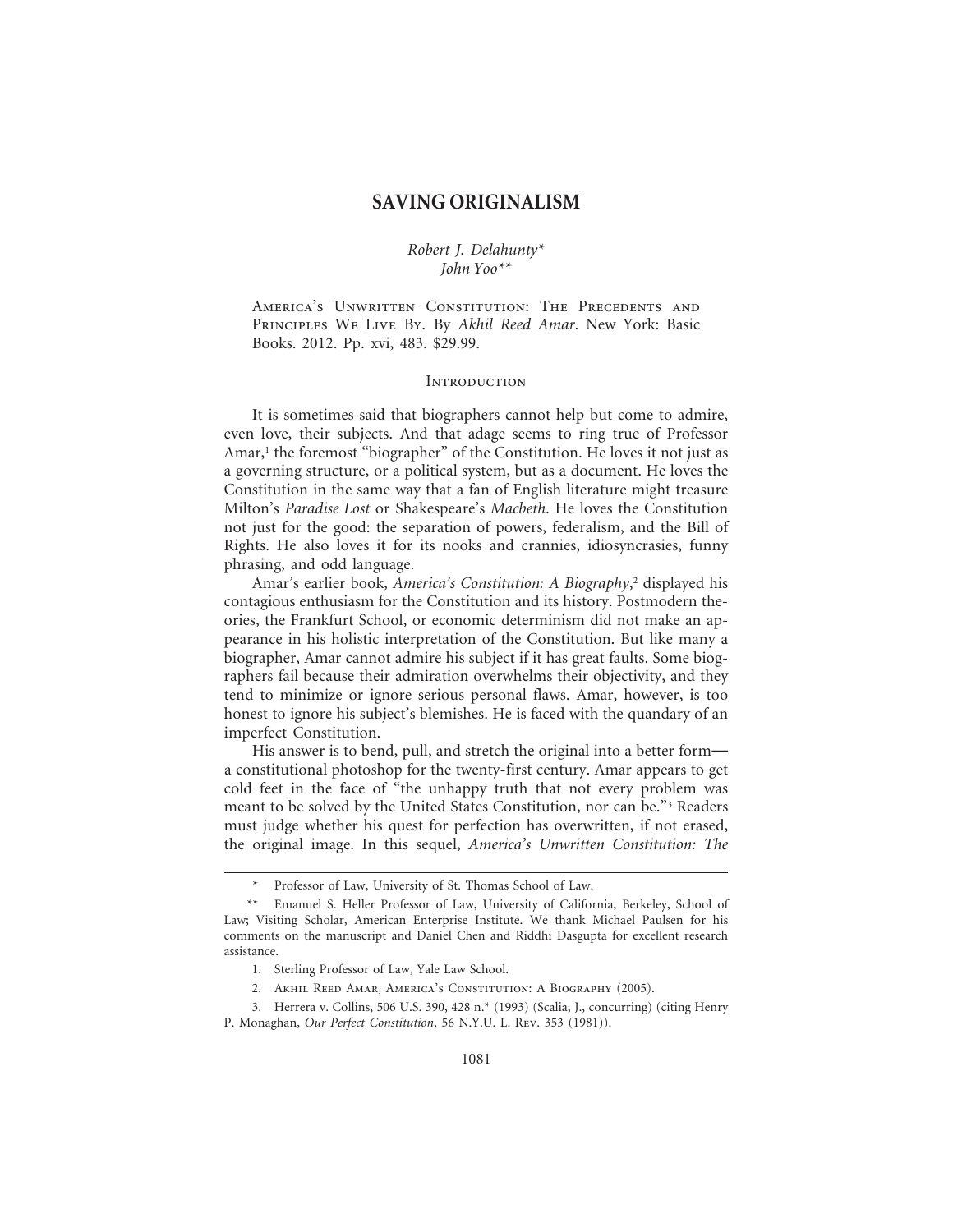*Precedents and Principles We Live By*, Amar tries to save the object of his affection from the success of *Biography*.

Amar's method, however, yields conclusions that many leading constitutional law scholars would find unacceptable. Under a strict originalist approach, the Fourteenth Amendment does not appear to prohibit segregation by gender. Critics like David Strauss argue that originalism would permit racial segregation by the federal government, and perhaps by the states too, and would not have incorporated the Bill of Rights against the states.<sup>4</sup> An original Constitution might not provide for a right to privacy or recognize a woman's right to an abortion. It could reject parts of the large federal administrative state in areas such as the environment and labor, and it could restrict the scope of freedom of speech, including core political speech. It may well be that textualism and originalism, properly applied, do not produce these outcomes, but most constitutional law scholars appear to believe that the framers' Constitution is doomed by these interpretive methods.

Amar loves the Constitution so much that he cannot allow it to suffer what he sees as crippling, perhaps mortal, flaws such as these. But Amar has a tool that does not lay in the kit of a normal biographer. Faced with serious faults in his subject, Amar corrects them. His remedy is to invent an unwritten Constitution that sits beside the written text. While he cautions that his unwritten Constitution "supplements but does not supplant" the written one (p. 273), he also admits that a "particular unwritten rule or principle [can] form[ ] part of America's *Constitution*—and is thus roughly on a par with or somehow akin to the canonical text" (p. 479). "America's unwritten Constitution and America's written Constitution fit together to form a single system" (p. 479). Although Amar would not describe it as such, the unwritten Constitution functions to cure virtually every supposed imperfection in the written version. And this simply cannot be right. As one of Amar's most penetrating critics has rightly said, "[t]he Constitution is not an unwritten vessel into which to pour the objects of one's interpretive desires. And it is on precisely this score that *America's Unwritten Constitution* is most deeply and seriously flawed."5

In this Review of *Unwritten*, we will make three points. First, we will describe Amar's method in revealing an unwritten Constitution. We will use women's rights as an example of a gap in the written Constitution that Amar corrects with a variety of sources. While we agree with his results as a matter of policy, we argue that, without the originalism of *Biography*, *Unwritten* contains no consistent limits on its sources and methods. Second, we delve deeper into the history of originalism as an interpretive method to

<sup>4.</sup> David A. Strauss, The Living Constitution 12–15 (2010).

<sup>5.</sup> Michael Stokes Paulsen, *The Text, the Whole Text, and Nothing but the Text, So Help Me God: Un-Writing Amar's Unwritten Constitution*, 81 U. Chi. L. Rev. 1385, 1415 (2014) (reviewing *America's Unwritten Constitution*); *see also* David A. Strauss, *Not Unwritten, After All?*, 126 Harv. L. Rev. 1532, 1550 (2013) (reviewing *America's Unwritten Constitution*) ("If you believe that the only true source of constitutional law is the written Constitution—but you want to accept American constitutional law in something like its present shape—then Amar will show you how to do it.").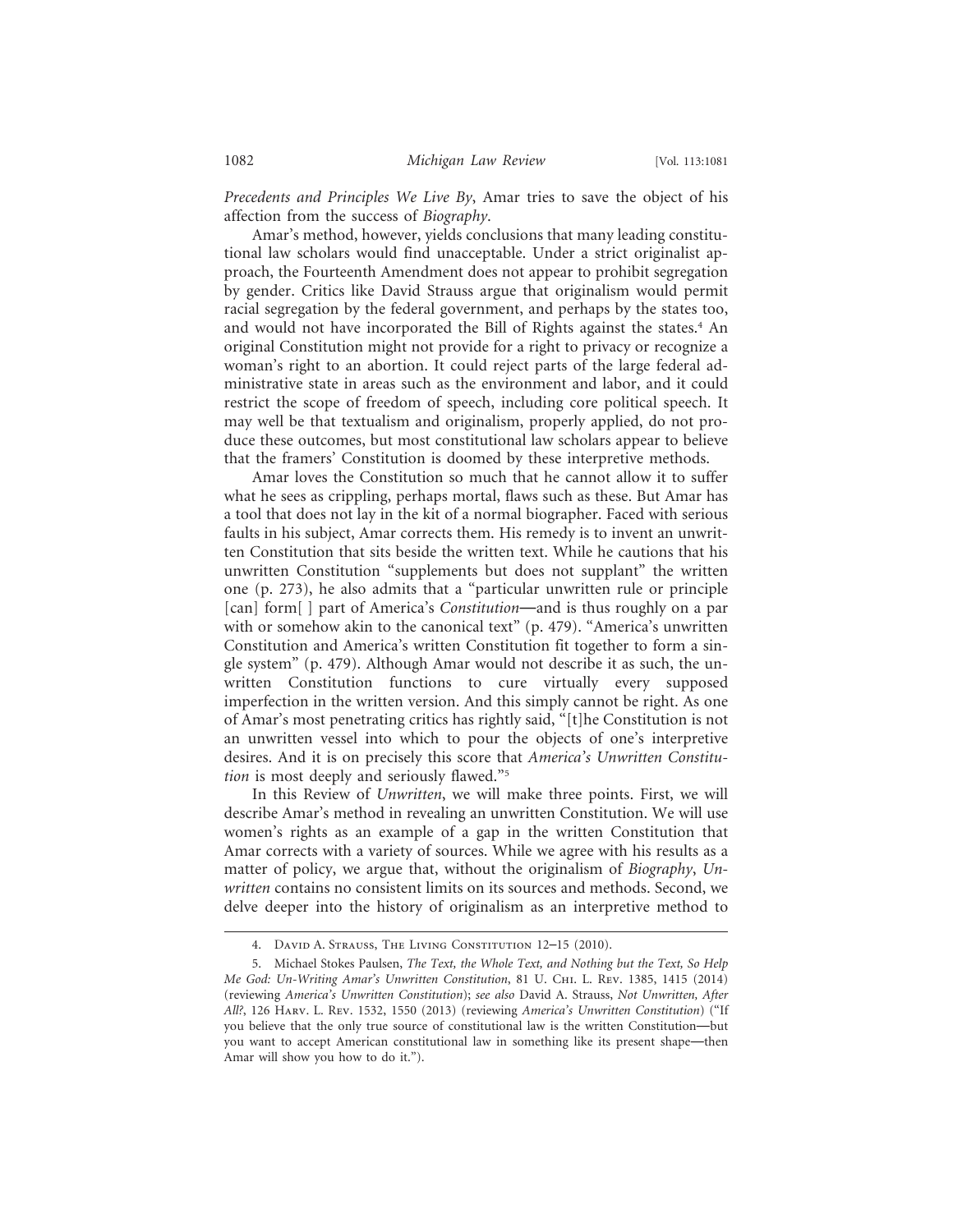show that it is not as flawed, perhaps, as Amar might think. While it arguably might have been conceived as a response to judicial activism of the Warren Court era, originalism has evolved into a sophisticated approach to constitutional interpretation that does not advance any particular political ideology. Third, we take up the question of instrumental or consequentialist reasons for originalism. We use bargaining theory to explain why originalism could have served as an important aid to the formation and continuation of the Union.

#### I. *Unwritten*'s Search for the Perfect Constitution

The unwritten Constitution would be unnecessary if Amar did not find the results of originalism so unsatisfyingly desiccated. To be sure, there are plenty of areas where Amar need not find a conflict between the original Constitution and good policy. In his view, for example, those who drafted and ratified the Fourteenth Amendment did not clearly preclude "separate but equal" segregation. But Amar finds that the unwritten Constitution composed in part of the "words and deeds" of segregationists in the 1860s shows no "gloss" on the Fourteenth Amendment's text that segregation was permissible (pp. 147–48). But, strictly speaking, Amar did not need to resort to a claim of an unwritten Constitution on this score. A reading of the plain text of the Fourteenth Amendment's Privileges and Immunities and Equal Protection Clauses, and the principles that the Reconstruction-era framers had in mind, would have supported the idea of a color-blind Constitution. In fact, Amar has contributed much to the literature seeking to recover the original understanding of the Reconstruction Amendments,<sup>6</sup> which does not support the Supreme Court's mistakes in *Plessy v. Ferguson*<sup>7</sup> and the *Slaughter-House Cases*. 8

It is the question of women's rights that shows the lengths to which Amar will go to save desirable, modern values from originalist outcomes. The written Constitution's explicit protection for women's rights appears only in the Nineteenth Amendment's guarantee of women's right to vote. The 1972 Equal Rights Amendment ("ERA"), moreover, fell short of ratification, failing to acquire the necessary approval of three-quarters of the states. But Amar finds an unwritten "Feminist Constitution" that adopted the substance of the ERA anyway (pp. 295–96). "This broad popular support was entitled to interpretive weight as a popular gloss on the Fourteenth Amendment and the Ninth Amendment, in keeping with the principles of America's lived Constitution" (p. 296). A majority of Americans may have supported the ERA, as Congress voted by the required two-thirds margin to send the amendment to the states. But the states failed to ratify it, which should indicate that the nation chose not to incorporate full gender equality

<sup>6.</sup> *See* Akhil Reed Amar, The Bill of Rights: Creation and Reconstruction 137–214 (1998).

<sup>7. 163</sup> U.S. 537 (1896).

<sup>8. 83</sup> U.S. (16 Wall.) 36 (1872).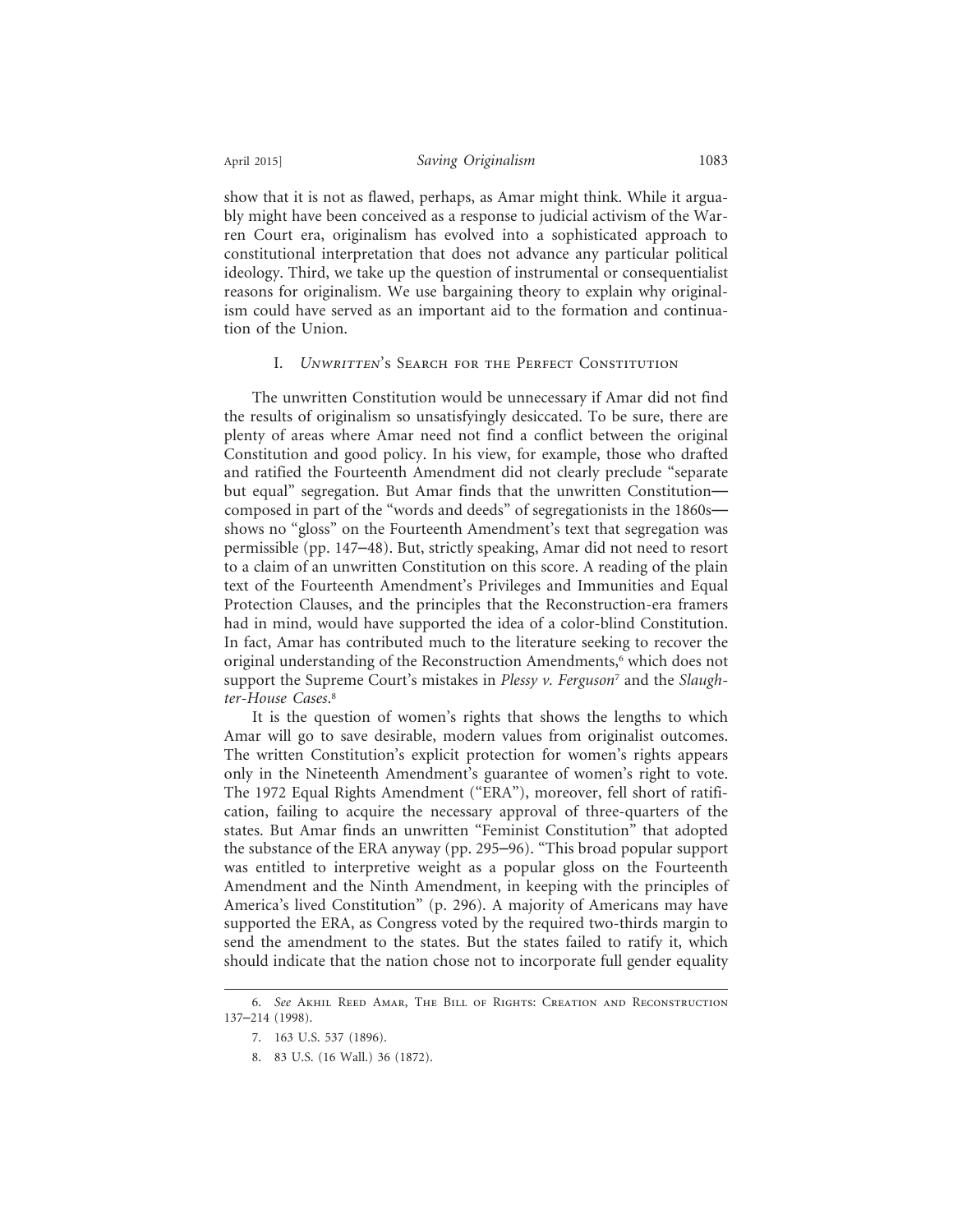in the constitutional text. Rather, the American people chose to continue to protect women's rights by statute in such laws as Titles VII and IX of the Civil Rights Act of 1964. Amar, however, concludes that "the ERA itself was a largely declaratory proposal—a restatement and elaboration" of the Fourteenth Amendment's guarantee of equality (p. 296).

If this is true, of course, why bother with a constitutional amendment at all? Amar's approach confers on judges the license to conjure amendments to the Constitution based on perceived political and social movements but without any change to the text. Only the People can amend the text. That time-consuming process might strike some as much too cumbersome and unreliably plebeian as far as the scope and direction of the project are concerned. The ideas proposed by those movements may temporarily command majority support, but if they cannot survive the rigorous steps demanded by the Article V amendment process, they cannot assume the status of constitutional law. Even if one were to accept that political movements can supplement but not supplant constitutional meaning, how are judges to discern which principles qualify for constitutional establishment and which should seek their fates in the normal legislative process? It may be comforting that in some cases such movements lead to broader rights and greater equality, but widespread popular support has also coalesced around principles that Amar surely would not endorse. Racial segregation received majority support between Reconstruction and the 1950s, if the laws enacted by Congress and opinions of the Supreme Court are any sign at all. To illustrate, in 1875, the Blaine Amendment capitalized on anti-Catholic feeling in the country to try to prohibit any public aid for religious institutions, especially schools.<sup>9</sup> Although the amendment passed the House and fell short by four votes in the Senate, twenty-one states added such provisions to their constitutions while seventeen already had them.<sup>10</sup> Interracial marriage was widely disfavored, and legal bans on it were not struck down until 1967.11 Under Amar's approach, judges of the era could have found the unwritten Constitution to allow "separate but equal"-style racial segregation, to prohibit miscegenation, or to restrict the rights of religious minorities. We are sure Amar would not support any of these outcomes. Nor would we. But we cannot tell what separates these results from others in *Unwritten*, once it opens the Pandora's box of social movements as proxies for constitutional meaning.

Correcting originalism's perceived shortcomings forces Amar to turn ever more intricate interpretive somersaults. Let's return to the question of women's rights. Conventional defenses of *Roe v. Wade* rely on a right to privacy, sexual freedom, autonomy, or gender equality recognized by the

<sup>9.</sup> *See* Steven K. Green, The Second Disestablishment: Church and State in Nineteenth-Century America 294–302 (2010).

<sup>10.</sup> Steven K. Green, The Bible, the School, and the Constitution: The Clash that Shaped Modern Church-State Doctrine 230 (2012).

<sup>11.</sup> *See* Loving v. Virginia, 388 U.S. 1 (1967).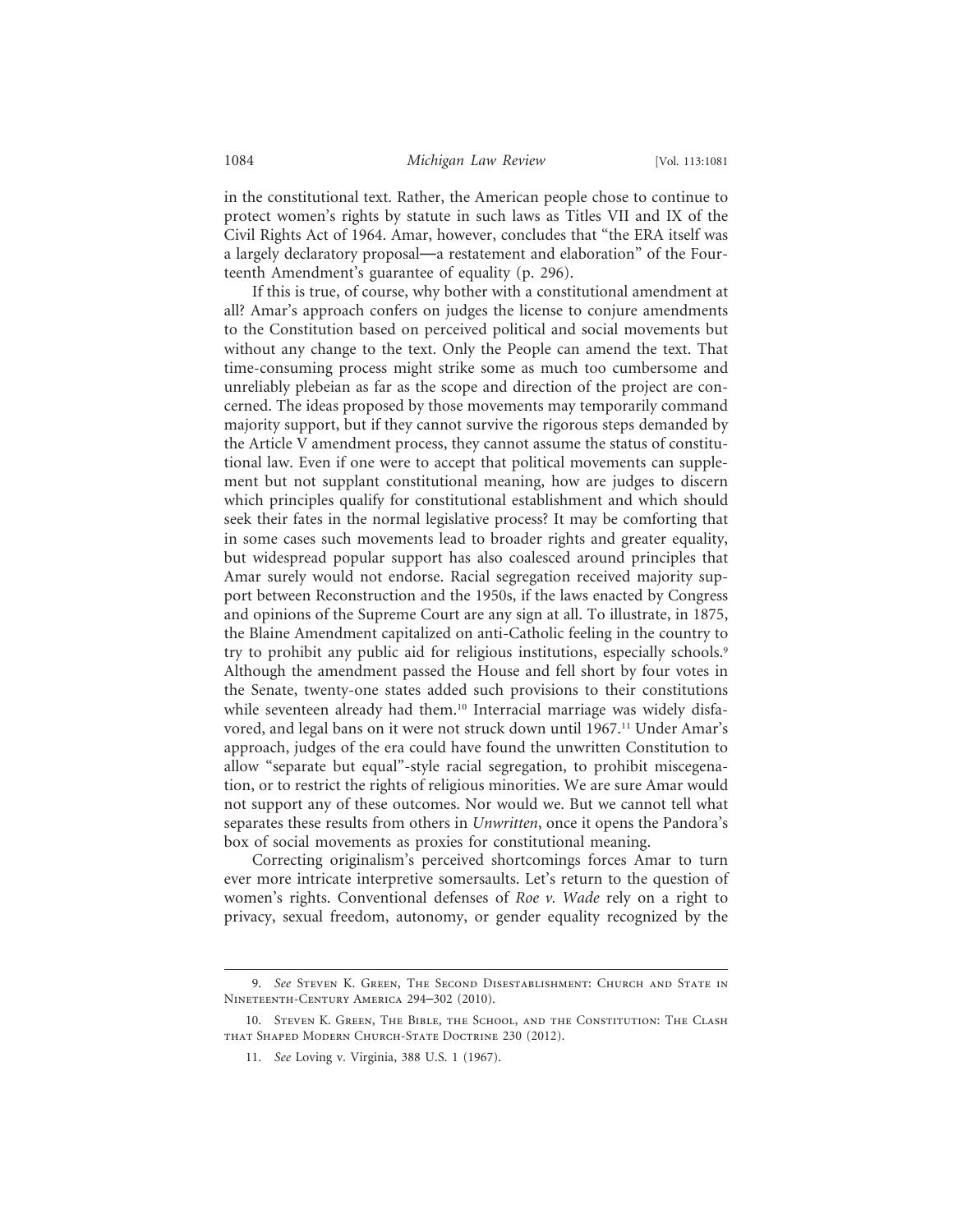Due Process or Equal Protection Clauses.12 Nevertheless, the right to an abortion has deeply troubled many leading constitutional law scholars, even liberal ones, for its lack of textual roots and its weak theory of substantive due process rights.<sup>13</sup> Amar, however, suggests that the right to an abortion emerges from the unwritten Feminist Constitution that complements the Nineteenth Amendment (pp. 291–92). He argues that laws burdening women enacted before the Nineteenth Amendment became illegitimate because no women had voted for them (pp. 291–92). This does not just include laws prohibiting women from voting, holding office, or serving on juries, but any law that imposed "special burdens" on women (p. 292). "As for these laws, perhaps judges should have wiped the legal slate clean in 1920, by striking down the old laws and thereby obliging states to put the matter to a fresh vote" (p. 292; emphasis omitted). But it is unclear why only laws that impose "special burdens" on women should have been invalidated (not to mention the problem of defining a "special burden"). If women did not participate in the electoral process before the Nineteenth Amendment, they should not have had to live under *any* laws that were passed in the preamendment period. Furthermore, there is no reason whatsoever why the supreme law of the land—the Constitution itself—should be exempted from this deducible rule. Sparked by the Nineteenth Amendment, Amar's unwritten Feminist Constitution subverts the decisions of the Constitutional Convention, the state ratifying conventions, the Reconstruction Congress, and every Congress and state legislature between the American Revolution and 1920.

An obvious problem in Amar's Feminist Constitution arises here. Legislatures elected after the Nineteenth Amendment have enacted many restrictions on abortion. Pennsylvania, for example, enacted the Abortion Control Act, which was struck down in part by *Planned Parenthood v. Casey* in 1992.14 Polls apparently show that a plurality of the nation considers itself pro-life rather than pro-choice.15 This seems to undermine a key premise in Amar's "special-burdens" thesis. American women's political consciences are not monolithic toward policies generally or those that impose "special burdens" on them. This ploy deprives women of their *individual* political agency.16

<sup>12.</sup> *See, e.g.*, Ruth Bader Ginsburg, *Some Thoughts on Autonomy and Equality in Relation to* Roe v. Wade, 63 N.C. L. Rev. 375 (1985).

<sup>13.</sup> The most well-known example being John Hart Ely, *The Wages of Crying Wolf: A Comment on* Roe v. Wade, 82 Yale L.J. 920 (1973).

<sup>14. 505</sup> U.S. 833, 844 (1992).

<sup>15.</sup> *E.g.*, Karlyn Bowman & Jennifer Marsico, Am. Enter. Inst. for Pub. Policy Research, AEI Public Opinion Studies: Attitudes About Abortion 43 (2014), *available at* https://www.aei.org/wp-content/uploads/2014/01/-attitudes-about-abortion-an-aei-publicopinion-study\_165237903059.pdf (reporting that, in a May 2013 Gallup poll, 48 percent of respondents identified as pro-life and 45 percent identified as pro-choice).

<sup>16.</sup> There is no warrant to presuppose that women, just by virtue of being women, have certain views on any policies. *See* Bray v. Alexandria Women's Health Clinic, 506 U.S. 263, 268–70 (1993).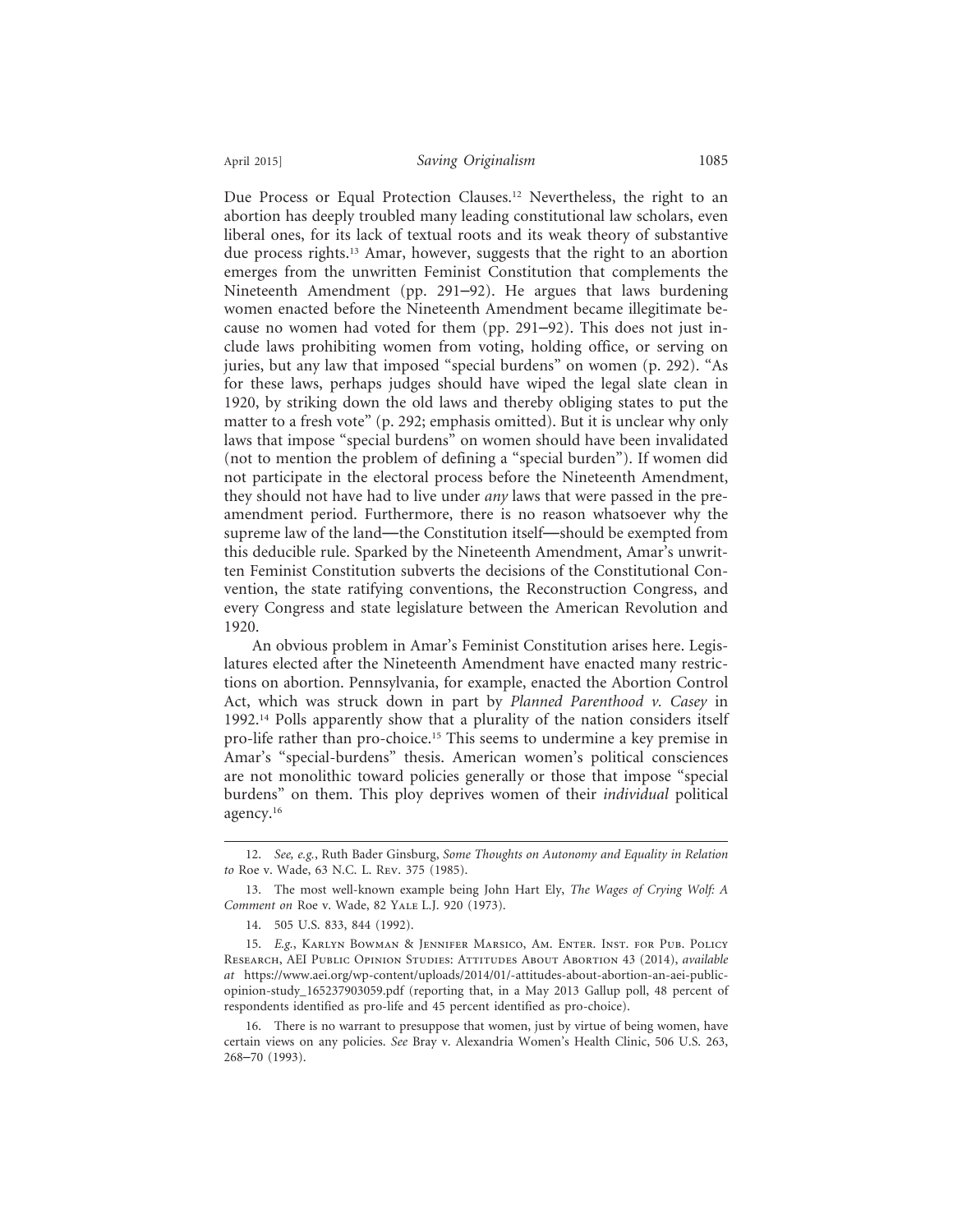#### 1086 *Michigan Law Review* [Vol. 113:1081

Even if one were to accept Amar's broad claim about pre-1920 laws, his argument would support abortion limits enacted in the years since. Amar then switches ground from constitutional language to unwritten rule to argue that contemporary restrictions on abortion violated the Constitution by preventing women from fully participating in the political process (p. 292). Again, Amar faces the difficulty of identifying the source of this principle and why it does not extend to other groups or rights. Should we consider any difference in the government's treatment of any group unconstitutional, because such treatment might inhibit that group's participation in politics? If we include gender, and perhaps sexual orientation, why not also constitutionalize protections for social class and economic status, immigration status, prior conviction for a felony, or even appearance, intelligence, or physical ability? Why stop with women's rights?

Amar's difficulty in answering these questions shows in his literary treatment of the issue. At this point in *Unwritten*, Amar resorts to a hypothetical conversation between Adam, a constitutional scholar from the 1950s, and Eve, a present-day professor "familiar with avant-garde feminist theories" (p. 297). The dialogue is an unusual mix of abstract constitutional theories (Adam begins with "how exactly does a constitutional norm of sexequality prohibit laws designed to protect the innocent human life of male and female babies alike?") and imagined contemporary lingo (Eve responds, in one exchange, with "A cute point—but again, please get real.") (pp. 297–302). Amar even asks readers to think of Spencer Tracy as Adam and Katharine Hepburn as Eve from the 1949 movie *Adam's Rib* (p. 297). It is unclear why Amar uses this literary device instead of direct prose statements and argument, nor is it apparent why he does not simply present Eve's view as his own. A Socratic dialogue probably meant to illuminate the "[s]ocial meaning outside the terse text" (p. 303) cannot supply the authority for the constitutional treatment of gender differences.

Amar's treatment of women's rights reveals the problem with his approach: It has no limiting principle. Amar's unwritten Constitution grants women and gay people the same rights as those reserved for racial minorities, but it cannot explain its principle for including some groups, but not others, once we have discarded the original understanding. Unwritten constitutional rights may depend on the enlightened perspectives of judges or law professors (far removed from the Constitution's grant of political power to "the People," via the means of plebiscite), but if they have no common methodology, the lines will prove unpredictable. And wherever those lines happens to lie, *Unwritten* would take those fundamental decisions away from the political process.

Take, for example, socioeconomic class. Class may be one of the more durable traits in dictating the government's treatment of someone. Wealth makes available a great many other things, such as employment opportunities, material comfort, educational access, political influence, and social status. Discrimination based on wealth may have a long history in our country, and social mobility might be low. We could say that many of the framers of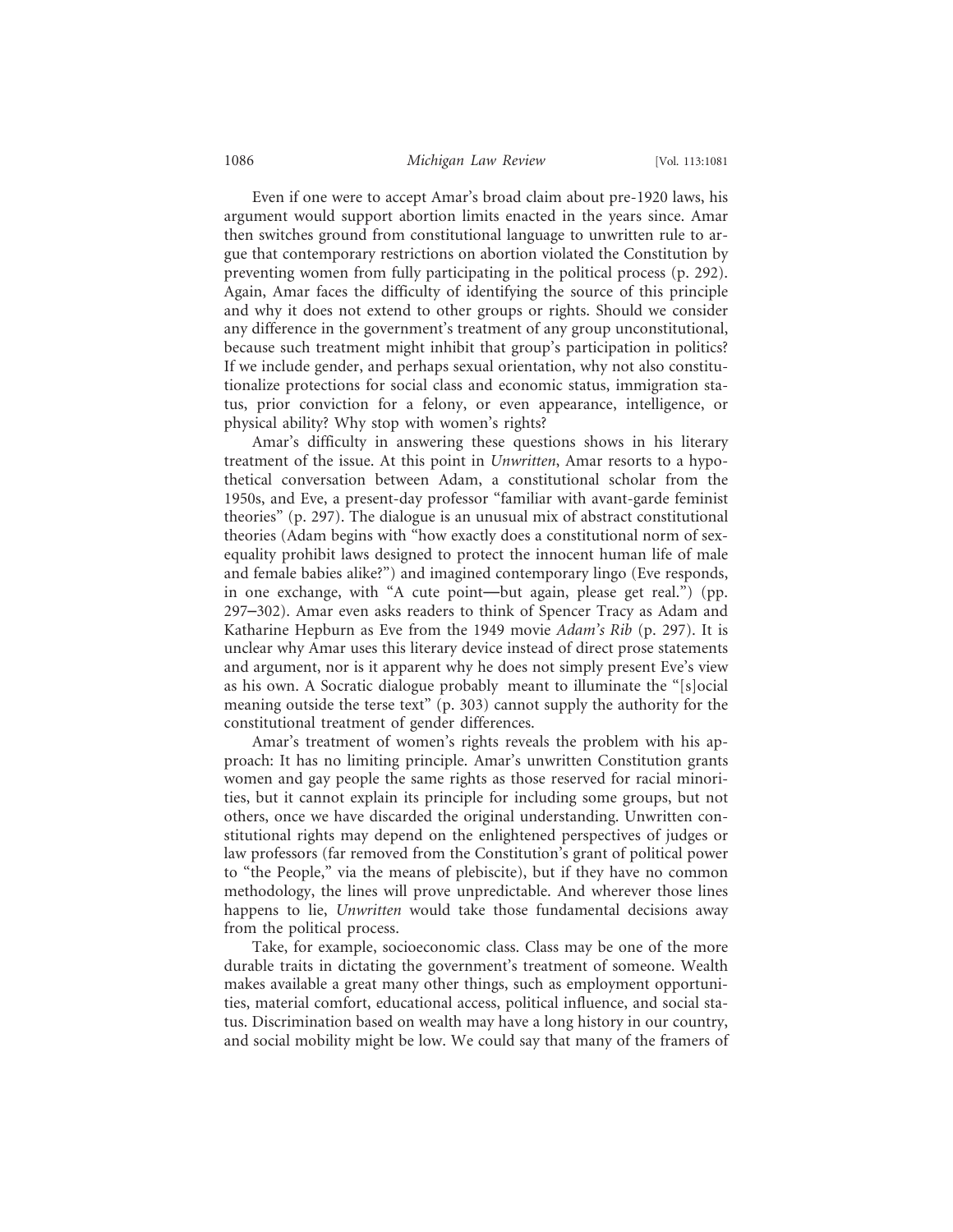the Constitution and of the Reconstruction Amendments—although certainly not all—wanted to open up American society to allow for greater social mobility. The framers might even have favored a market economy that rewarded individual talent, not inherited wealth. Broad populist movements have periodically swept the land, sometimes pushing radical measures to debase the currency, confiscate property, nullify debts, or redistribute income. If *Unwritten* finds constitutional protections for gender and sexual orientation, Amar should find similar rights for those the government treats differently because of their socioeconomic status.

Amar's lack of a limiting principle comes from the very purpose of *Unwritten*: to leave the constitutional text behind. Text restricts the amorphous moral imaginations of judges. Without a text, however, interpreters are loose agents. They can still bring a set of coherent principles to the Constitution, but they might also allow their preferences and their imaginations to run wild. Some, such as Ronald Dworkin, will claim that the Constitution must fit a conception of a liberal-democratic society akin to that sketched out in John Rawls's theory of justice.<sup>17</sup> Some, such as Hadley Arkes or Robert George, might inform the Constitution with natural law.18 For his part, John Hart Ely has proposed that the Constitution be construed in a way that reinforces democratic "values."19 Others might want the Constitution interpreted according to their critical theories of racial or economic progress. Yet still others might try to supplement the Constitution's procedures for amendments with their own procedures. Bruce Ackerman, for example, has attempted to defend the unwritten changes to the Constitution during the New Deal by claiming that sufficient supermajorities would have enacted them anyway.20 All of these approaches, no matter how fanciful, share a goal with Amar's approach: to cure an imperfect Constitution by resorting to a set of principles outside the document. And yet they run counter to Justice Holmes's sentiment that the Constitution, like its Fourteenth Amendment, "does not enact Mr. Herbert Spencer's Social Statics"—nor any other subterranean philosophy divorced from the Constitution's text.<sup>21</sup>

Originalism seeks to forestall such moves beyond the Constitution. Amar parts ways with *Biography*'s approach, however, because he finds originalism's results so unacceptable. But formal legal equality for women in American society arrived through a combination of Supreme Court decisions, congressional statutes, and changing social norms. The question, however, is not the result itself but whether the result should have come about through unwritten constitutional amendment or by statute. Amar must hold great doubt that the American people would have expanded women's rights by statute to the same level as today. He is willing to sacrifice originalism to

<sup>17.</sup> *See, e.g.*, Ronald Dworkin, Law's Empire 363–69 (1986).

<sup>18.</sup> See, e.g., HADLEY ARKES, BEYOND THE CONSTITUTION (1990); ROBERT P. GEORGE, IN Defense of Natural Law (1999).

<sup>19.</sup> *See, e.g.*, John Hart Ely, Democracy and Distrust (1980).

<sup>20.</sup> *See* 1 Bruce Ackerman, We the People: Foundations 40–50 (1991).

<sup>21.</sup> Lochner v. New York, 198 U.S. 45, 75 (1905) (Holmes, J., dissenting).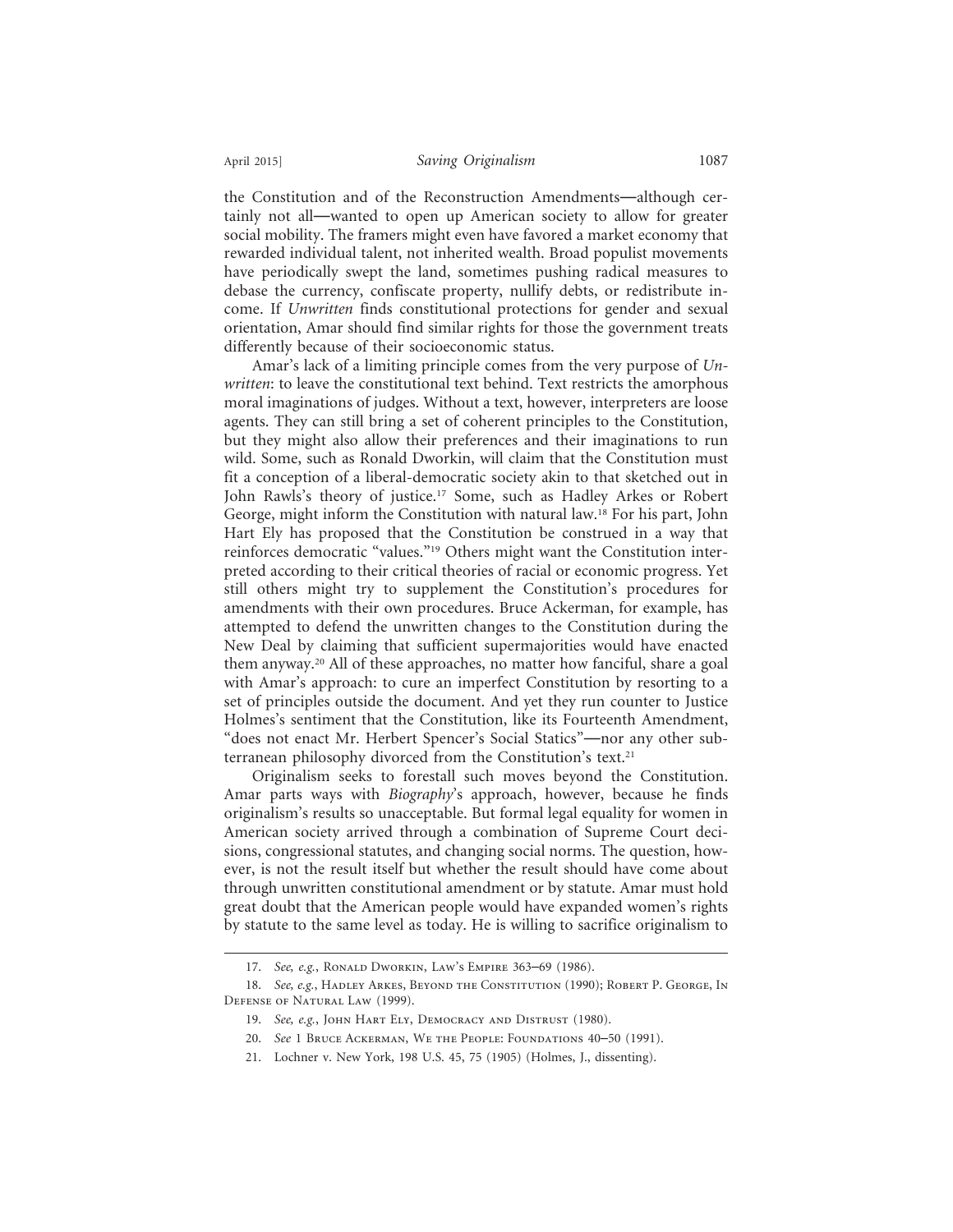get there, but his technique, if in different hands, could produce a range of other nontextual results, such as *Plessy*'s separate-but-equal segregation.22 Before giving up so quickly on the constitutional text, we think it worthwhile to look more carefully at originalism and the principles behind it. The next Part examines the recent history and contemporary practice of originalist interpretation to determine whether its outcomes are indeed so beyond the pale. We conclude with some alternative justifications for originalism today.

#### II. The Origins of Contemporary Originalism

Among the many contemporary theories of constitutional interpretation, "originalism" occupies pride of place.<sup>23</sup> At least two conservative Supreme Court justices have proclaimed their belief in it; Justice Scalia, who had once publicly regarded himself as "fainthearted," has since "repudiate[d]" this characterization and now regards himself as an "honest," if stouthearted, originalist—the justice implied that a fainthearted originalist cannot be an honest one.24 Other justices are at least "moderate" originalists, in the sense that the original meaning of constitutional clauses and the intentions behind them serve as important elements of their constitutional reasoning. And no liberal theory of constitutional interpretation has commanded the support of even the liberal bloc on the Court. The extent of originalism's influence was clearly seen in the Supreme Court's 2008 decision on the Second Amendment, *District of Columbia v. Heller*. 25 The majority opinion (by Justice Scalia) and the lead dissent (by Justice Stevens) fought a constitutional duel on consciously originalist terms.<sup>26</sup> Likewise, in the 1995 *Term Limits* case,<sup>27</sup> Justices Stevens and Thomas sparred over the framers' intentions in the Qualifications Clauses.28 In *Lee v. Weisman*, 29 Justice Souter sought to refute, on originalist grounds, the originalist position that then-Justice Rehnquist had staked out earlier in his dissent in *Wallace v. Jaffree*. 30 Even liberal justices now speak in an originalist dialect. And in the legal academy, both liberal scholars like Amar and his colleague Professor

<sup>22.</sup> *See, e.g.*, Paulsen, *supra* note 5, at 1388.

<sup>23.</sup> Even in 1999, it could be said that originalism "is now the prevailing approach to constitutional interpretation," despite the powerful criticisms that had been directed against it. Randy E. Barnett, *An Originalism for Nonoriginalists*, 45 Loy. L. Rev. 611, 613 (1999).

<sup>24.</sup> *See* Antonin Scalia, *Originalism: The Lesser Evil*, 57 U. Cin. L. Rev. 849, 854 (1989); Clarence Thomas, Lecture, *Judging*, 45 U. Kan. L. Rev. 1, 6–7 (1996); Jennifer Senior, *In Conversation: Antonin Scalia*, New York, Oct. 14, 2013, at 22, 24, *available at* http://nymag .com/news/features/antonin-scalia-2013-10.

<sup>25. 554</sup> U.S. 570 (2008).

<sup>26.</sup> *See Heller*, 554 U.S. at 576–78 (Scalia, J.); *id.* at 636–37 (Stevens, J., dissenting).

<sup>27.</sup> U.S. Term Limits, Inc. v. Thornton, 514 U.S. 779, 782–838 (1995) (Stevens, J.); *id.* at 845–926 (Thomas, J., dissenting).

<sup>28.</sup> U.S. Const. art. I, § 2, cl. 2; *id.* art. I, § 3, cl. 3.

<sup>29. 505</sup> U.S. 577, 609, 612–17 (1992) (Souter, J., concurring).

<sup>30. 472</sup> U.S. 38, 91–98 (1985) (Rehnquist, J., dissenting).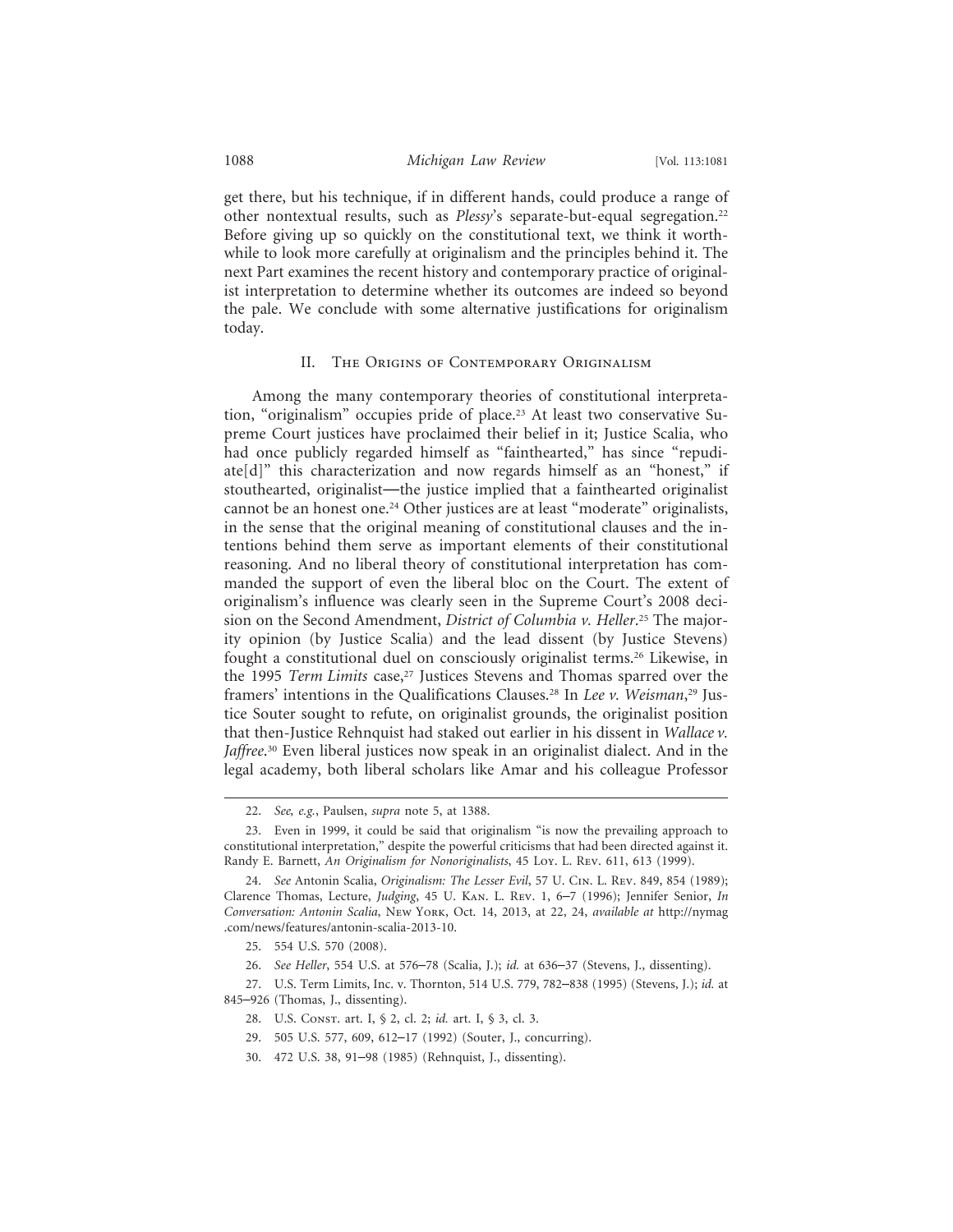Balkin,<sup>31</sup> and conservative scholars like Professor McGinnis and Professor Rappaport $32$  (to name but a few), are in at least a broad sense "originalists." How did this come about, and is originalism's influence deserved? We start with a thumbnail sketch of the origins of contemporary originalism.<sup>33</sup>

# A. *In the Beginning Was Bork (and Bickel and Wechsler)*

If contemporary originalism<sup>34</sup> can be assigned a definite starting point, that point must be the publication of Robert Bork's *Neutral Principles and Some First Amendment Problems*. 35 In that article, Bork came at the subject of originalism from, so to speak, a sidewise direction: as its title reflects, Bork's paper started out with a discussion of the scholarly controversy over the Supreme Court's desegregation decisions that stemmed from Herbert Wechsler's celebrated article, *Toward Neutral Principles of Constitutional Law*. 36 Wechsler's article was part of a broader debate among legal scholars over the doctrinal defensibility of the Supreme Court's desegregation decisions. That debate had roiled the legal academy for well over a decade before Bork entered the fray, and several of Bork's colleagues on the Yale Law School faculty had been actively engaged in it.<sup>37</sup> Like some of these controversialists, Bork doubted the strength of the doctrinal underpinnings of the desegregation decisions, and, more generally, he was troubled by what he

34. There was, to be sure, an originalism before contemporary originalism, *see* Jack N. Rakove, *The Original Intention of Original Understanding*, 13 CONST. COMMENT. 159, 171-73 (1996), although it has been argued that the resemblances between early and contemporary originalism are superficial, *see* H. Jefferson Powell, *On Not Being "Not an Originalist"*, 7 U. St. Thomas L.J. 259, 264–65 (2010). And "originalist constitutional interpretation as a discipline—that is, as a distinct subject with a distinct methodology—actually came into being . . . in the late nineteenth century." Larry Kramer, *Two (More) Problems with Originalism*, 31 Harv. J.L. & Pub. Pol'y 907, 907 (2008).

35. Robert H. Bork, *Neutral Principles and Some First Amendment Problems*, 47 Inp. L.J. 1 (1971), *reprinted in* Robert H. Bork, A Time to Speak: Selected Writings and Arguments 186 (2008). There were, to be sure, other legal scholars whose ideas provided a foundation for early contemporary originalism. See, e.g., RAOUL BERGER, GOVERNMENT BY JUDICIARY: The Transformation of the Fourteenth Amendment 283–84 (1997).

36. Herbert Wechsler, *Toward Neutral Principles of Constitutional Law*, 73 Harv. L. Rev. 1 (1959).

37. *See* Alexander M. Bickel, Politics and the Warren Court (1965); Alexander M. Bickel, *The Original Understanding and the Segregation Decision*, 69 Harv. L. Rev. 1 (1955); Charles L. Black, Jr., *The Lawfulness of the Segregation Decisions*, 69 Yale L.J. 421 (1960).

<sup>31.</sup> *See* Jack M. Balkin, Living Originalism (2011).

<sup>32.</sup> *See* John O. McGinnis & Michael B. Rappaport, Originalism and the Good CONSTITUTION (2013).

<sup>33.</sup> For more extensive accounts, see, for example, Balkin, *supra* note 31, at 100–08; Lawrence B. Solum, District of Columbia v. Heller *and Originalism*, 103 Nw. U. L. Rev. 923, 927–40 (2009); Keith E. Whittington, *The New Originalism*, 2 Geo. J.L. & Pub. Pol'y 599 (2004) [hereinafter Whittington, *New Originalism*]; Keith E. Whittington, *Originalism: A Critical Introduction*, 82 FORDНАМ L. REV. 375 (2013) [hereinafter Whittington, Originalism: А *Critical Introduction*].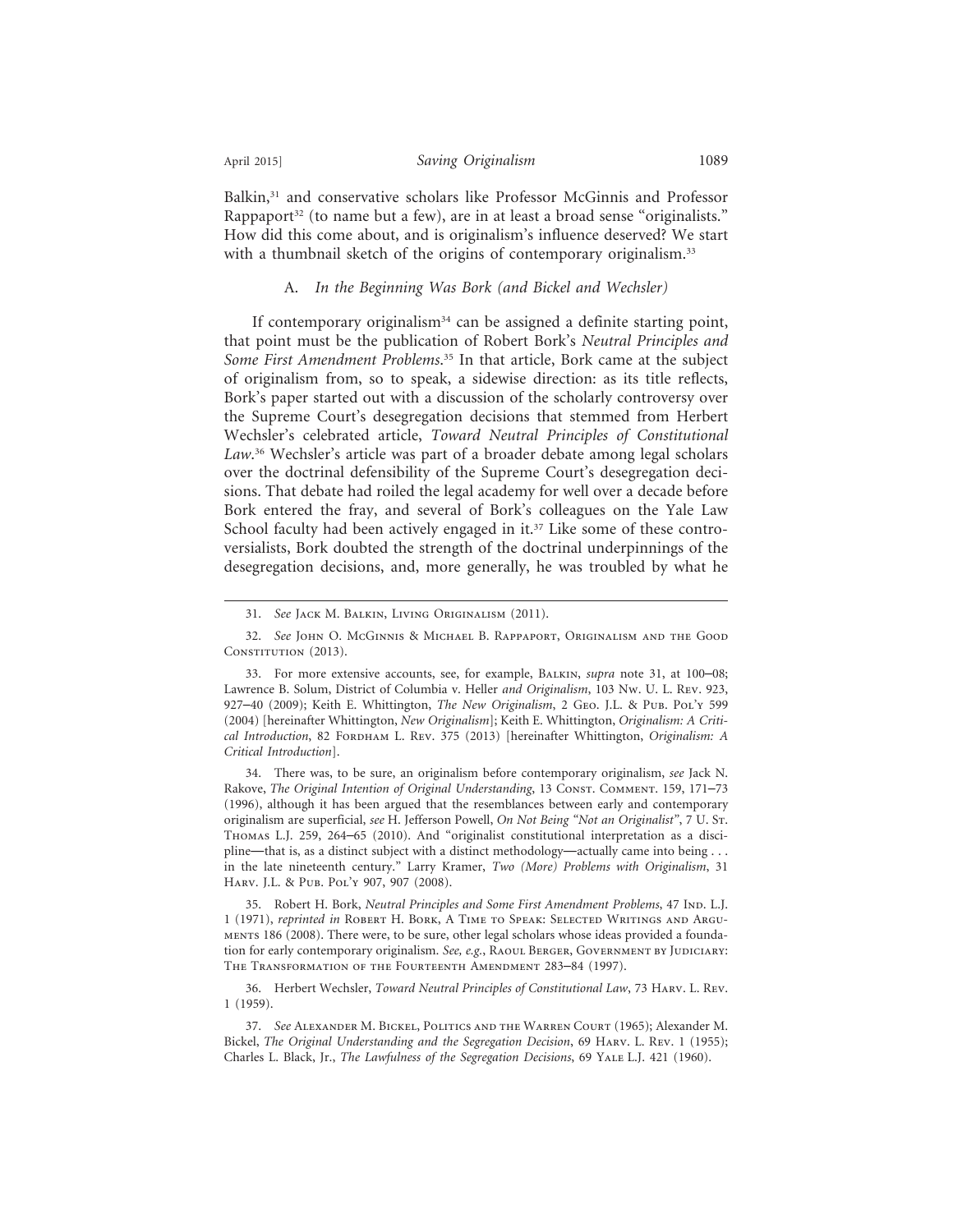regarded as judicial overreach. Indeed, in the same year Bork published *Neutral Principles*, he also published a semipopular article entitled *We Suddenly Feel that Law Is Vulnerable*. 38 The latter article sheds light on the origins of originalism: it was, in part, an expression of, and a response to, anxieties that were widely felt during the Nixon era and that had cultural and political roots, no less than legal ones.39

Bork's writing from the period heralded themes that would recur in his (and others') writings on originalism: the insistence (as against the legal realists) that autonomous, rule-governed legal reasoning is indeed possible; the necessity of keeping the majoritarian functions of the political branches and the countermajoritarian functions of the judiciary firmly apart; the imperative need to distinguish legal reasoning from the exercise of power, so that constitutional adjudication cannot be collapsed into policymaking, even of an exceptionally high order; and the corresponding importance of judicial restraint, in the sense of a deep reluctance on the part of judges to declare legislative or executive action unconstitutional.40

Furthermore, in company with many other later originalists (although signally not with Amar), Bork had little esteem for the decisions of the Warren Court. But Bork's criticism focused on what he regarded as its deficiencies in judicial *craftsmanship*—the flaws in its decisions as measured by standards of general rules, of consistency, and of intellectual rigor—rather than on the failure of its reasoning to correspond to the original intent behind the constitutional provisions it was interpreting. Bork seemed to be saying that the chief vice of the Warren Court was its adherence to "legal realism"41 and that the main corrective to that vice would be more

<sup>38.</sup> Robert H. Bork, We Suddenly Feel that Law Is Vulnerable, FORTUNE, Dec. 1971, at 115, *reprinted in* A Time to Speak: Selected Writings and Arguments, *supra* note 35, at 585.

<sup>39.</sup> *Id.* at 588–89.

<sup>40. &</sup>quot;Judicial restraint" is a term with varying meanings. In one sense, it could refer to a reluctance to overturn preexisting constitutional case law. Bork did not argue for "restraint" in that sense—quite the opposite, in fact. "Judicial restraint" might also refer to a judicial practice, not of deferring to the decisions of the political branches, but of declining, on various grounds, to review them at all.

<sup>41.</sup> The core of "legal realism" as understood at the time was the doctrine that judicial decisionmaking is not primarily a matter of applying rules. *See* C.J. Friedrich, *Karl Llewellyn's Legal Realism in Retrospect*, 74 Ethics 201, 205 (1964). Among more recent writers, Judge Posner should be counted as an exponent of legal realism. *See, e.g.*, Richard A. Posner, *Realism About Judges*, 105 Nw. U. L. Rev. 577 (2011). "Legal realism" had long been a powerful intellectual current at leading American law schools, such as Bork's Yale. *See* Laura Kalman, Legal Realism at Yale 1927–1960 (The Lawbook Exchange, Ltd. 2001) (1986). The "legal process" school at Yale, led by Bork's friend and colleague Bickel, had emerged in response to it. For an account of the relationships among realism, process, and originalism, see Johnathan O'Neill, Originalism in American Law and Politics: A Constitutional History 47–66 (2005). The leading judicial exponent of the legal process viewpoint was Justice Frankfurter, *see, e.g.*, Trop v. Dulles, 356 U.S. 86, 119–20 (1958) (Frankfurter, J., dissenting); *see also* Felix Frankfurter, *Some Reflections on the Reading of Statutes*, 47 Colum. L. Rev. 527 (1947), and Bickel was Frankfurter's clerk, friend, and disciple, *see* Edward A. Purcell, Jr.,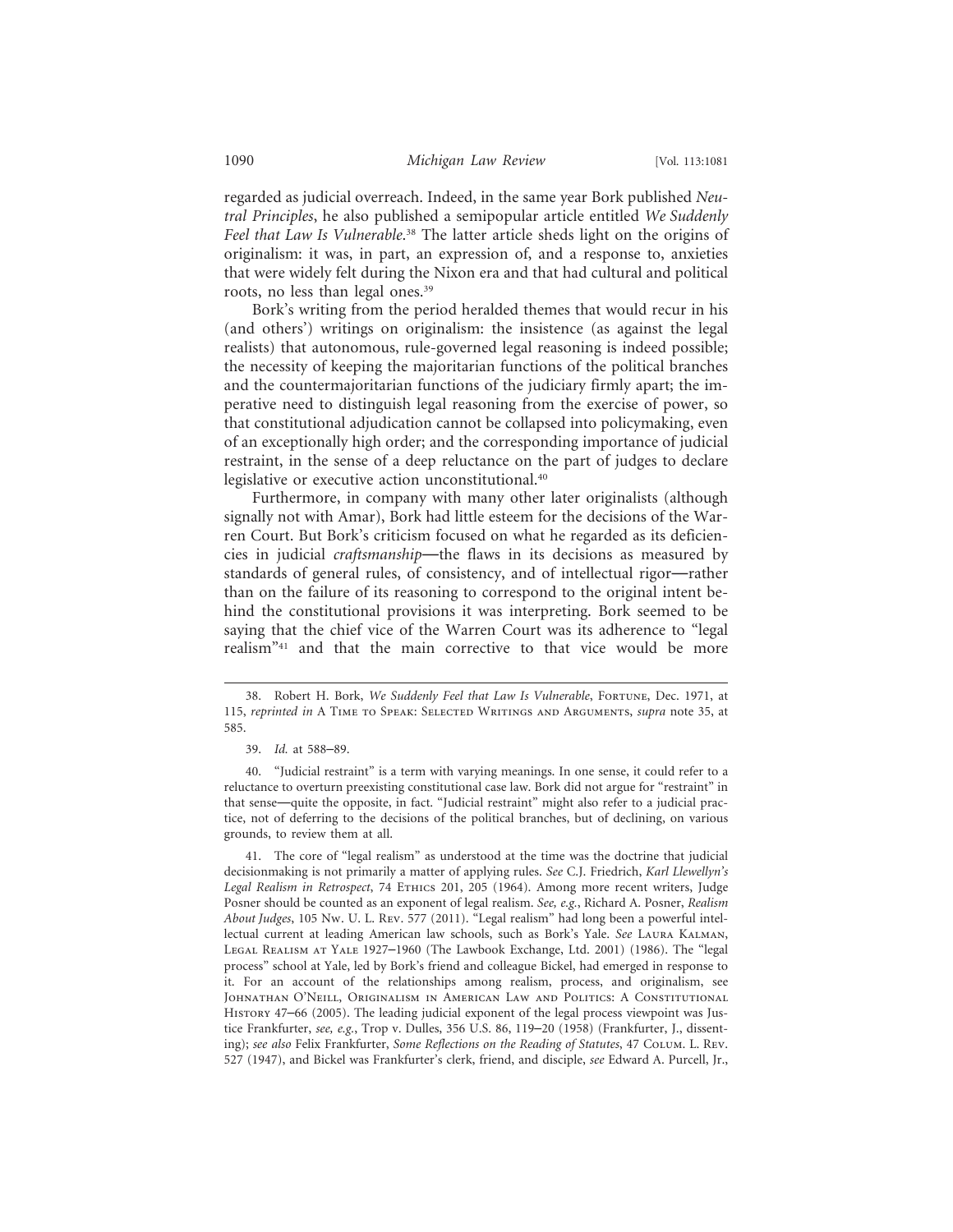committed dedication to "legal process."42 Only in *Neutral Principles* did Bork begin to distinguish his originalist critique from the types of critiques that Wechsler (and even more, Bork's colleague Alexander Bickel<sup>43</sup>) were apt to make.

In the article that provided the backdrop for Bork's first thoughts on originalism, Wechsler had criticized the Court's decisions because they were often unrooted in "neutral principles."44 By a "principled decision," he carefully explained, he meant "one that rests on reasons with respect to all the issues in the case, reasons that in their generality and their neutrality transcend any immediate result that is involved."<sup>45</sup> Some of Wechsler's criticisms faulted the Court for not being "neutral"—that is, *consistent*— in applying the principles that underlay its decisions.<sup>46</sup> More important for Wechsler, however, was the point that the Court had too often failed to *articulate* or *define* the operative principle on which a decision rested. Thus, he complained that the Court had issued a series of per curiam decisions in the wake of *Brown v. Board of Education<sup>47</sup>* in which it had ordered the desegregation of various public facilities—transportation, parks, golf courses, bath houses—without identifying any underlying legal principle that rendered segregation in these varied contexts unconstitutional.48 Similarly, he argued that the desegregation cases posed a choice between two incompatible applications of the principle of freedom of association and that the Court had been unable to explain why one application of the principle was to be preferred over the other.<sup>49</sup>

*Alexander M. Bickel and the Post-Realist Constitution*, 11 Harv. C.R.-C.L. L. Rev. 521, 527–28 (1976).

42. Indeed, in a fascinating 1968 article in *Fortune*, Bork repeatedly emphasized the Warren Court's asserted failures of "craftsmanship" in criticizing its decisions. For Bork at that time, "craftsmanship" did not include reliance on an originalist interpretative method. Rather, he took "craftsmanship" to "mean respect for such things as logic, consistency, history, precedent, and the allowable meanings of words." Robert H. Bork, *The Supreme Court Needs a New Philosophy*, Fortune, Dec. 1968, at 140, 142. In this article, Bork appeared to believe that the proper antidote to legal realism was legal process.

43. Bork's work at this time shows the clear influence of Bickel. In a posthumous (1979) appreciation entitled *The Legacy of Alexander M. Bickel*, Bork elegiacally wrote as follows:

[Bickel] counted on a judicial tradition of modesty, intellectual coherence, the morality of process, to make judicial supremacy tolerable. These traits have often been lacking on the Court and [Bickel] felt they may have been damaged beyond repair by the Warren Court. We have never had a rigorous theory of judicial restraint; for a time we had a tradition; now that is almost gone.

Robert H. Bork, *The Legacy of Alexander M. Bickel*, Yale L. Rep., Fall 1979, at 6, *reprinted in* A Time to Speak: Selected Writings and Arguments, *supra* note 35, at 684, 690.

- 44. Wechsler, *supra* note 36.
- 45. *Id.* at 19.
- 46. *Id.* at 17.
- 47. 347 U.S. 483 (1954).
- 48. Wechsler, *supra* note 36, at 22.

49. *Id.* at 34 ("[I]f the freedom of association is denied by segregation, integration forces an association upon those for whom it is unpleasant or repugnant. Is this not the heart of the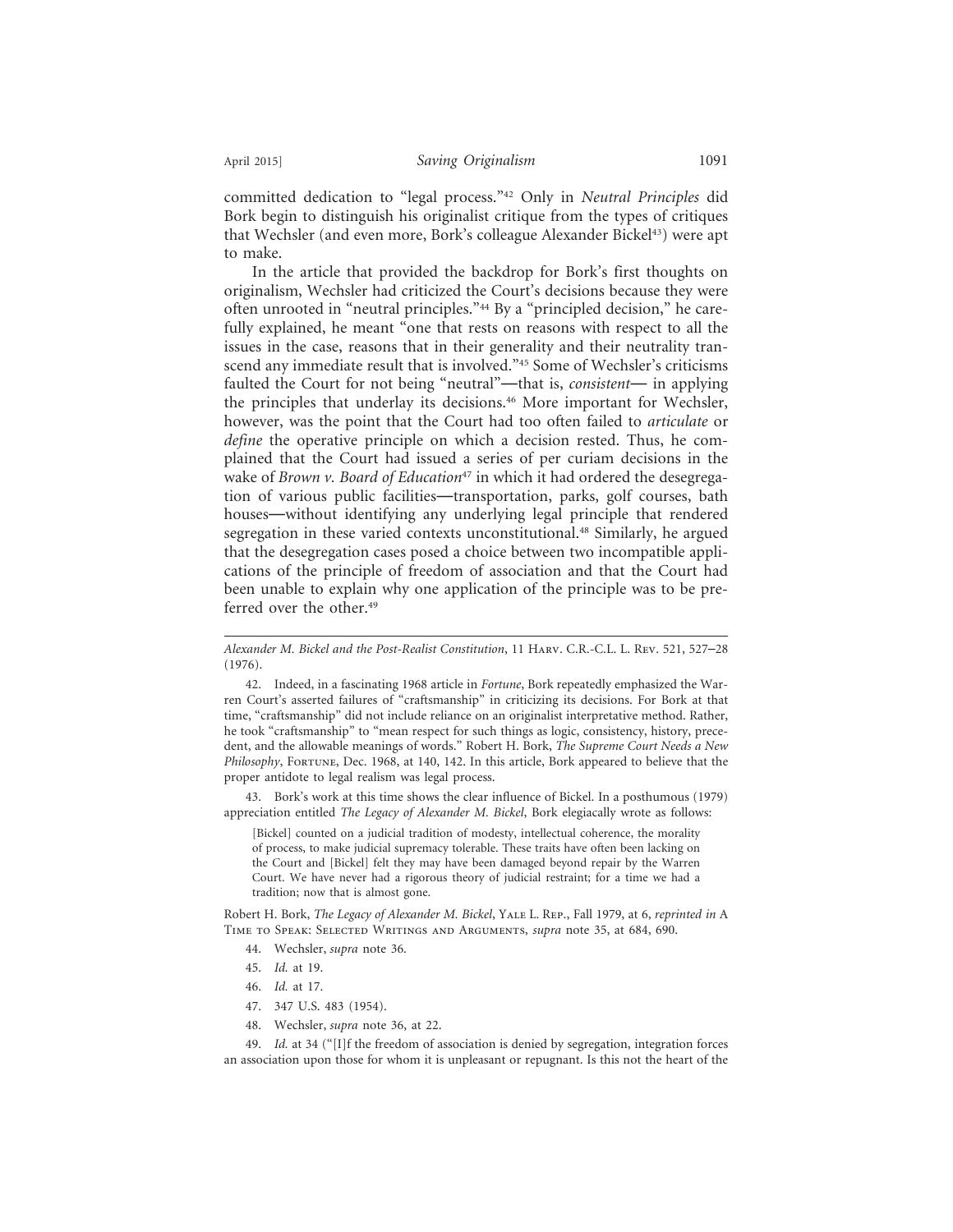Wechsler was reasonably clear, however, that the Court's decisions could be both "neutral" and "principled" even if they were *nonoriginalist*. Thus, he maintained that the Court had correctly interpreted the Sixth Amendment right to counsel to "imply a right to court-appointed counsel when the defendant is too poor to find such aid," even though he believed that "when the sixth amendment was proposed, a right to defend by counsel if you have one [was] contrary to what was then the English law."50

It is strange, therefore, that Bork's defense of originalism began with a lengthy account of the need for neutrality in the *application* of principles. Only after that did he turn to considering neutrality in the *definition* of principles; and only at the end did he take up the need for neutrality in the *derivation* of principles.51 But originalism has little or nothing special to say about neutrality in applying principles or even in defining them; it is primarily an answer to the question of how constitutional principles are to be *derived*, that is, it is a methodology of constitutional interpretation.

When it came to that crucial question, however, Bork's paper was disappointing. He said merely the following:

There appear to be two proper methods of deriving rights from the Constitution. The first is to take from the document rather specific values that text or history shows the framers actually to have intended and that are capable of being translated into principled rules. We may call these specified rights. The second method derives rights from governmental processes established by the Constitution. These are secondary or derived individual rights.52

Bork did not explain why judges must seek to discover the "rather specific values" that "the framers actually . . . intended." True, if judges did that, they would be deriving constitutional rules from "neutral" sources, in the sense that the judges' reasoning would not be driven by the desire to reach the particular outcomes that they preferred but by considerations that could lead them either way in terms of results. The constitutional materials used in judicial decisionmaking would therefore reflect not the *judges'* values but rather (ideally) those of the framers. Nonetheless, if achieving "neutrality" in that sense is an overriding *desideratum*, it is not true to say that the *only*

51. *See* Bork, *supra* note 35, at 192.

issue involved, a conflict . . . of high dimension, not unlike many others that involve the highest freedoms . . . . Given a situation where the state must practically choose between denying the association to those individuals who wish it or imposing it on those who would avoid it, is there a basis in neutral principles for holding that the Constitution demands that the claims for association should prevail?" (footnote omitted)).

<sup>50.</sup> *Id.* at 18. *But see* Gideon v. Wainwright, 372 U.S. 335 (1963). Similarly, Wechsler criticized Learned Hand's view that courts should apply "a fixed 'historical meaning' of constitutional provisions." Wechsler, *supra* note 36, at 16.

<sup>52.</sup> *See id.* at 201–02. To be sure, Bork did return to the explanation and defense of originalism in later works. *See* Robert H. Bork, The Tempting of America: The Political SEDUCTION OF THE LAW (1990); Robert H. Bork, *The Constitution, Original Intent, and Economic Rights*, 23 San Diego L. Rev. 823 (1986); Robert H. Bork, *Styles in Constitutional Theory*, 26 S. Tex. L.J. 383, 394 (1985).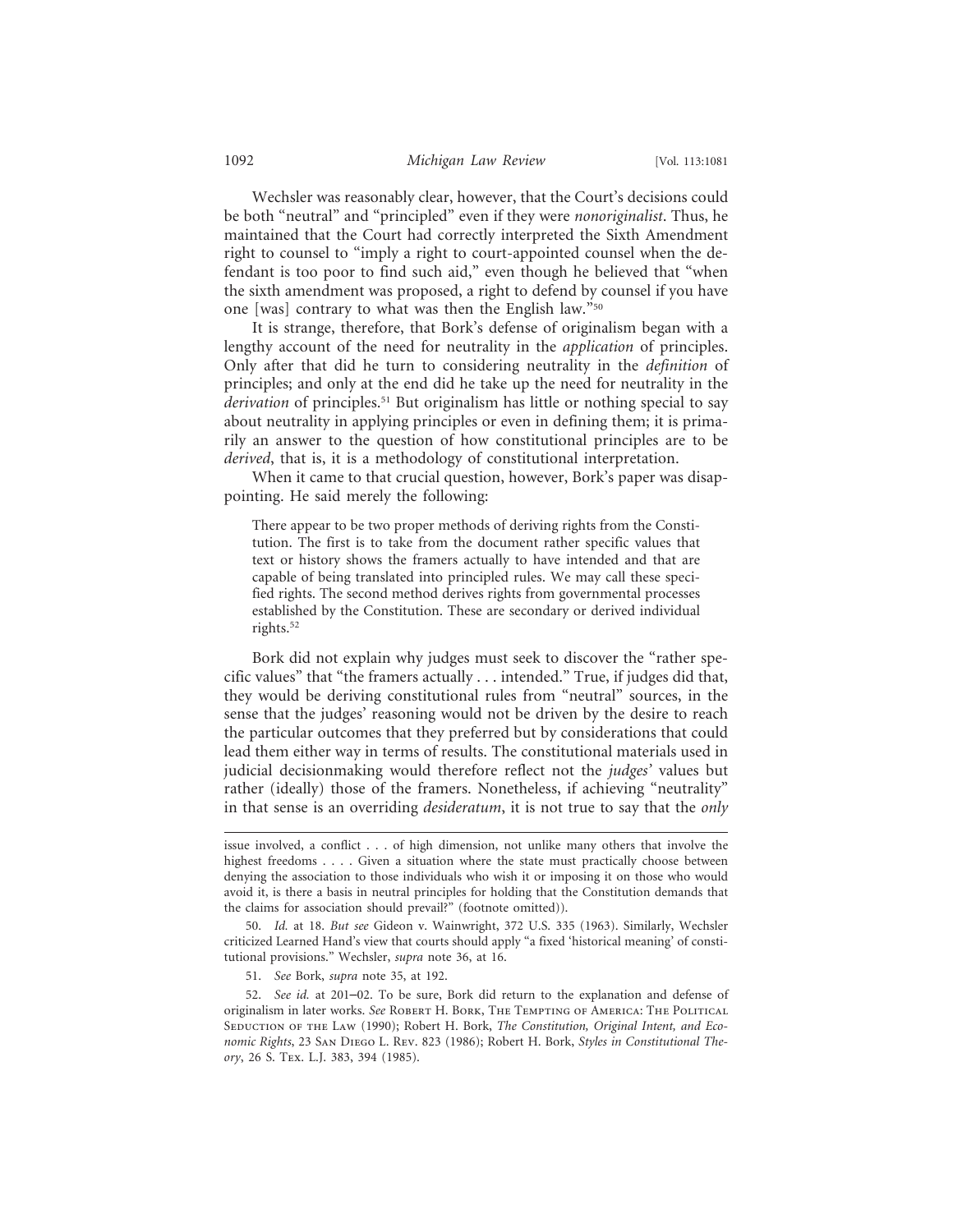way to achieve it is through identifying the framers' intentions and giving them controlling weight. Judges could derive specific rules for constitutional decisions from, say, the natural law, rather than from the framers' values, in an equally "neutral" fashion. Or judges could base their decisions on the consistent application of constitutional *precedent*. A judge governed by natural law or case law could derive specific rules of decision from "neutral" constitutional materials that would be just as robust as the principles employed by a judge bound solely by the framers' original intentions. Originalism as the exclusive or primary method of deriving constitutional rules of decision has to be defended on grounds other than the claim that it alone ensures that the derivation of constitutional rules will be "neutral."

# B. *Originalism and "Judicial Restraint"*

At this point in the development of his ideas, Bork was not primarily occupied with the question of constitutional interpretation but rather with the question of judicial restraint. It might seem to some that he invented "originalism" and then conscripted it to serve the ends of judicial restraint.53 But originalism is neither the only nor even the most effective means of ensuring such restraint. True, originalism commended itself to Bork (and many later writers) because it was thought of as a bridle on judges, restraining their forays into policymaking and reserving more scope and flexibility for the political branches.<sup>54</sup> But originalism is a theory of constitutional interpretation, not of judicial restraint.55 In application, originalism could in principle lead to overturning majoritarian decisions as often as it leads to sustaining them: *Heller* might arguably stand as an example of originalist "activism." (Indeed, some liberal scholars and a law-andeconomics judge have argued that originalism is essentially conservative political activism in jurisprudential garb.56) Simply denying the possibility of

<sup>53.</sup> *See* Johnathan O'Neill, *Shaping Modern Constitutional Theory: Bickel and Bork Confront the Warren Court*, 65 Rev. Pol. 325, 337–38, 341–42 (2003).

<sup>54.</sup> *See, e.g.*, Antonin Scalia, A Matter of Interpretation: Federal Courts and the Law 42 (1997) ("As things now stand, the state and federal governments may either apply capital punishment or abolish it, permit suicide or forbid it—all as the changing times and the changing sentiments of society may demand. But when capital punishment is held to violate the Eighth Amendment, and suicide is held to be protected by the Fourteenth Amendment, all flexibility with regard to those matters will be gone.").

<sup>55.</sup> At this early point in the development of originalism, judicial restraint seems to have been more important for conservative critics of the Warren Court than methods of constitutional interpretation. Later originalists have tended to place less emphasis on the need for such restraint. *See* Whittington, *New Originalism*, *supra* note 33, at 602, 608.

<sup>56.</sup> *See, e.g.*, Robert Post & Reva Siegel, *Originalism as a Political Practice: The Right's* Living Constitution, 75 FORDHAM L. REV. 545, 569 (2006) ("[F]or the past quarter century originalism has been animated less by its jurisprudence than by its political practice, which is deeply inconsistent with that jurisprudence. As a political practice, originalism does not preserve a fixed and unchanging Constitution; it does not transparently reproduce the democratic consent of the Constitution's ratifiers; it does not focus on process rather than outcomes. As a political practice, originalism seeks instead to forge a vibrant connection between the Constitution and contemporary conservative values."); Richard A. Posner, *The Incoherence of Antonin*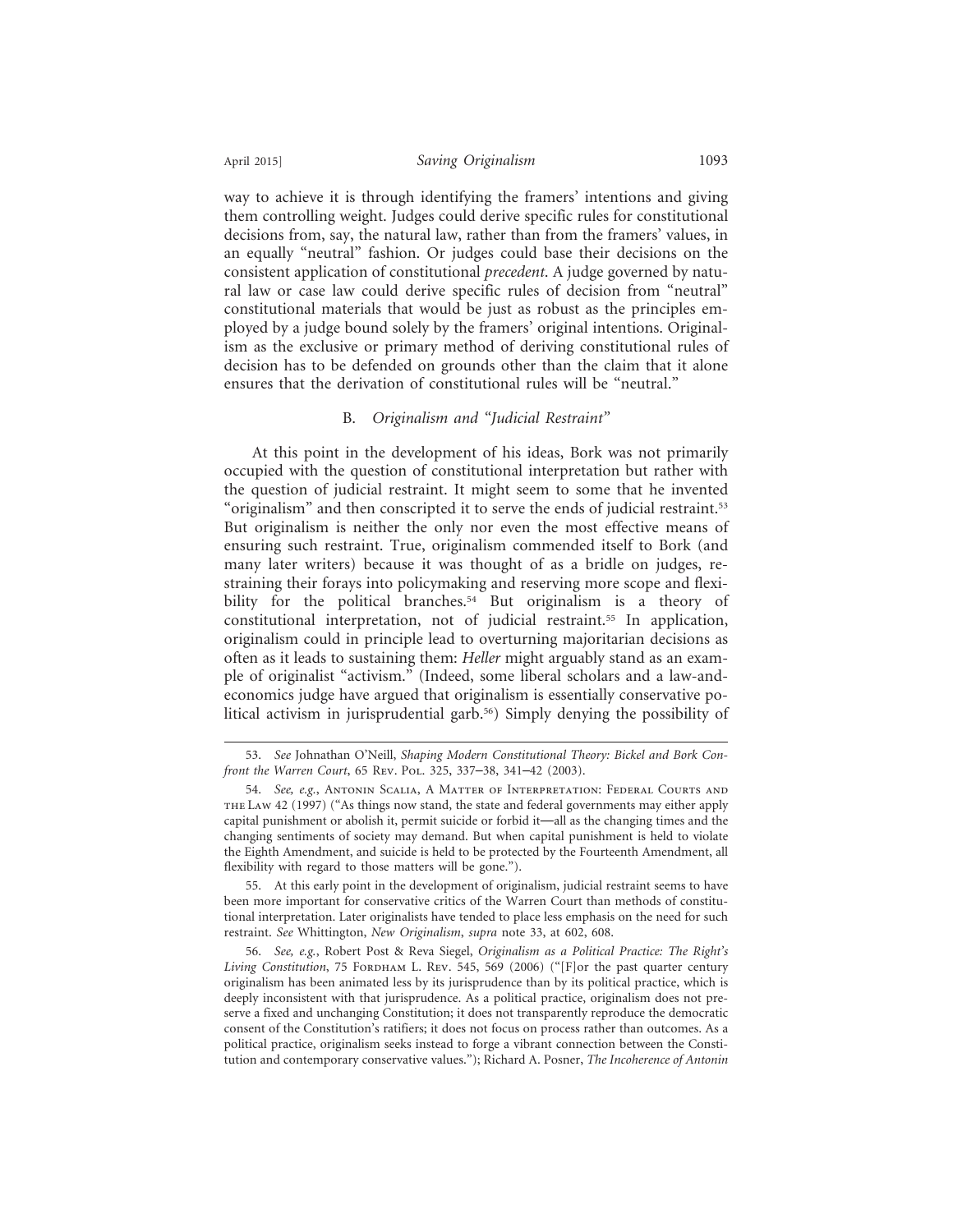judicial review altogether would be a far more effective means of curbing judicial "activism" than originalism could ever be. James Bradley Thayer's idea of judicial "deference"—that judges should invalidate statutes only when their unconstitutionality is so clear that it is not open to rational question—would also be far more protective of majoritarianism than originalism  $is.^{57}$ 

Likewise, a judicial practice of declaring much of the Constitution nonjusticiable would also restrain judicial interference with the political process. Thus, after *Luther v. Borden*, 58 there was for decades virtually no significant litigation under the Republican Guarantee Clause,<sup>59</sup> although there otherwise might well have been. Similarly, the frequent judicial determination that disputes over the Constitution's allocation of war powers are not justiciable (or that plaintiffs lack standing to bring such claims) has cleared much of that important area from litigation, at least until recently. And perhaps the current Court, after several decades of inconclusive and erratic constitutional litigation, has all but decided to remit the question of affirmative action (at least in higher education) to the political arena.<sup>60</sup>

In any case, originalism has clearly parted company with belief in judicial restraint. Although they were closely intertwined in Bork's writings, there was never a robust conceptual relationship between them.61 And both in judicial practice and legal scholarship, they have grown far apart. There can be (and are) both liberal and conservative exponents of judicial activism

58. 48 U.S. (7 How.) 1 (1849).

59. U.S. Const. art. IV, § 4. On the Republican Guarantee Clause, see Charles O. Lerche, Jr., *The Guarantee Clause in Constitutional Law*, 2 W. Pol. Q. 358 (1949).

60. *Compare* Schuette v. Coal. to Defend Affirmative Action, Integration & Immigrant Rights & Fight for Equal. by Any Means Necessary (BAMN), 134 S. Ct. 1623 (2014) (no equal protection violation in state rollback of affirmative action program), *with* Fisher v. Univ. of Tex. at Austin, 133 S. Ct. 2411 (2013) (declaring strict scrutiny to be the applicable standard of review for affirmative action program in state higher education but remanding the case rather than applying the standard). Combining *Schuette* with the apparently relaxed "strict scrutiny" standard adopted in *Fisher*, one might reasonably conclude that the Court will uphold state affirmative action programs except in outlier or extreme cases but will also permit the political process to undo such programs. Given the highly abstract and indeterminate text of the Equal Protection Clause and the paucity of materials relevant to discerning what the original intent of the framers and ratifiers of that clause might have been with regard to affirmative action, an originalist might well approve of the Court's current stance (if we have described it correctly).

61. *See* Whittington, *Originalism: A Critical Introduction*, *supra* note 33, at 392–94.

*Scalia*, New Republic, Sept. 13, 2012, at 18, *available at* http://www.newrepublic.com/article/ magazine/books-and-arts/106441/scalia-garner-reading-the-law-textual-originalism ("[T]ext as such may be politically neutral, but textualism is conservative.").

<sup>57.</sup> *See* James B. Thayer, *The Origin and Scope of the American Doctrine of Constitutional Law*, 7 Harv. L. Rev. 129, 142 (1893). Although Thayer's influence has receded, some legal scholars espouse a doctrine similar to his. *See* Jeffrey Rosen, *Originalism and Pragmatism: False Friends*, 31 Harv. J.L. & Pub. Pol'y 937 (2008). For an account of Thayer's "deference," his followers, his later influence, and a critique of his views, see Richard A. Posner, *The Rise and Fall of Judicial Self-Restraint*, 100 CALIF. L. REV. 519 (2012) (arguing that the rise of theories of constitutional interpretation—such as originalism—has undercut Thayer's case for judicial restraint).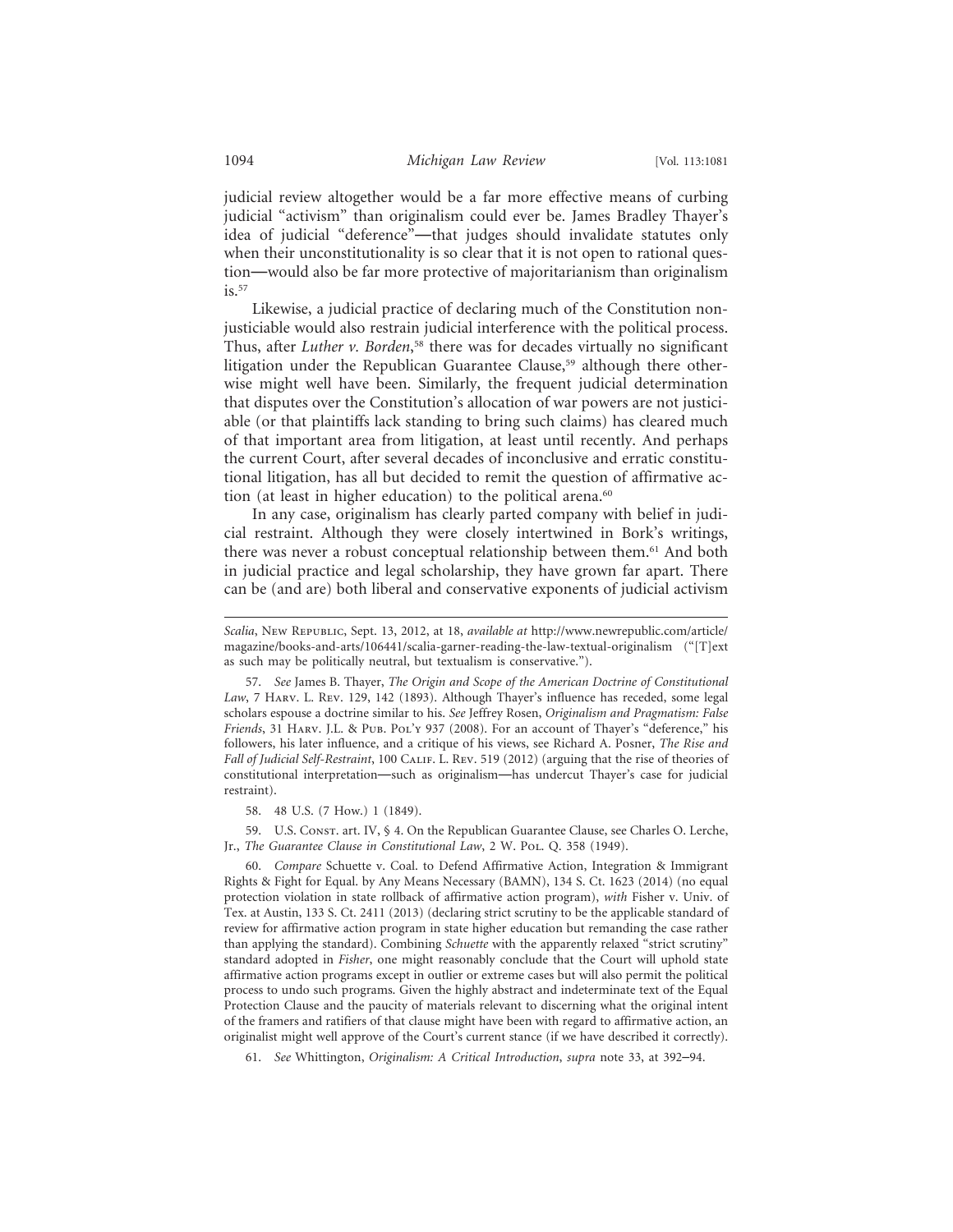who also fly the standard of originalism; there can be (and are) advocates of judicial restraint who are nonoriginalists.<sup>62</sup>

## C. *Originalism After Bork: Criticisms and Corrections*

Bork's 1971 article was the catalyst for extensive scholarly and political commentary—much of it critical, but also much sympathetic—in the years that followed.63 Several overlapping but distinguishable lines of criticism developed during the more than forty years following the article's publication.

First, critics noted the extreme difficulty, or even in some cases the impossibility, of ascertaining what the original intent of the framers *was*. It was argued that evidence of their intentions can be fragmentary, incomplete, contradictory, or nonexistent. (Astonishingly, Bork himself had raised precisely these difficulties three years before writing *Neutral Principles*. 64) Especially when constitutional rules must be fashioned to address situations that the framers could not have imagined, their "intentions" were likely to be highly indeterminate<sup>65</sup>: one is engaging in counterfactual guesswork.<sup>66</sup> Moreover, specialized historical knowledge would be needed in order to appreciate the evidence in its context before reliable inferences concerning intent could be made. And not only was such specialized scholarship needed but a "historicist" appreciation of the distinct *otherness* of the past would be required before it could be brought to bear on contemporary controversies.<sup>67</sup>

Furthermore, the critics noted that the framers who gathered in Philadelphia in 1787 were a corporate body, consisting of men with strongly held but sharply different views. Recovering the "intent" of a large, diversified corporate body can have special difficulties of its own.68 Even the most

65. *See* Suzanna Sherry, *The Indeterminacy of Historical Evidence*, 19 Harv. J.L. & Pub. Pol'y 437 (1996).

<sup>62.</sup> *Compare, e.g.*, Randy E. Barnett, Restoring the Lost Constitution: The Presumption of Liberty (rev. ed. 2014) (the former), *with* Steven G. Calabresi, *The Originalist and Normative Case Against Judicial Activism: A Reply to Professor Randy Barnett*, 103 Mich. L. Rev. 1081 (2005) (the latter).

<sup>63.</sup> A Google search reveals nearly 3,000 citations to it. *See* Google Scholar, http:// scholar.google.com (last visited Jan. 13, 2015) (search "Neutral Principles and Some First Amendment Problems").

<sup>64. &</sup>quot;History can be of considerable help, but it tells us much too little about the specific intentions of the men who framed, adopted, and ratified the great clauses. The record is incomplete, the men involved often had vague or even conflicting intentions, and no one foresaw, or could have foreseen, the disputes that changing social conditions and outlooks would bring before the Court." Bork, *supra* note 42, at 143.

<sup>66.</sup> *See* Bork, *supra* note 35, at 199 (discussing *Brown* and stating that "[t]he Court cannot conceivably know how these long dead [framers and ratifiers of the Equal Protection Clause] would have resolved these issues had they considered, debated and voted on each of them. Perhaps it was precisely because they could not resolve them that they took refuge in the majestic and ambiguous formula: the equal protection of the laws").

<sup>67.</sup> *See* Stephen M. Griffin, *Rebooting Originalism*, 2008 U. Ill. L. Rev. 1185, 1205–09.

<sup>68.</sup> For a celebrated analysis of several of these problems, see Paul Brest, *The Misconceived Quest for the Original Understanding*, 60 B.U. L. Rev. 204, 212–15 (1980). Professor Brest is credited with coining the term "originalism."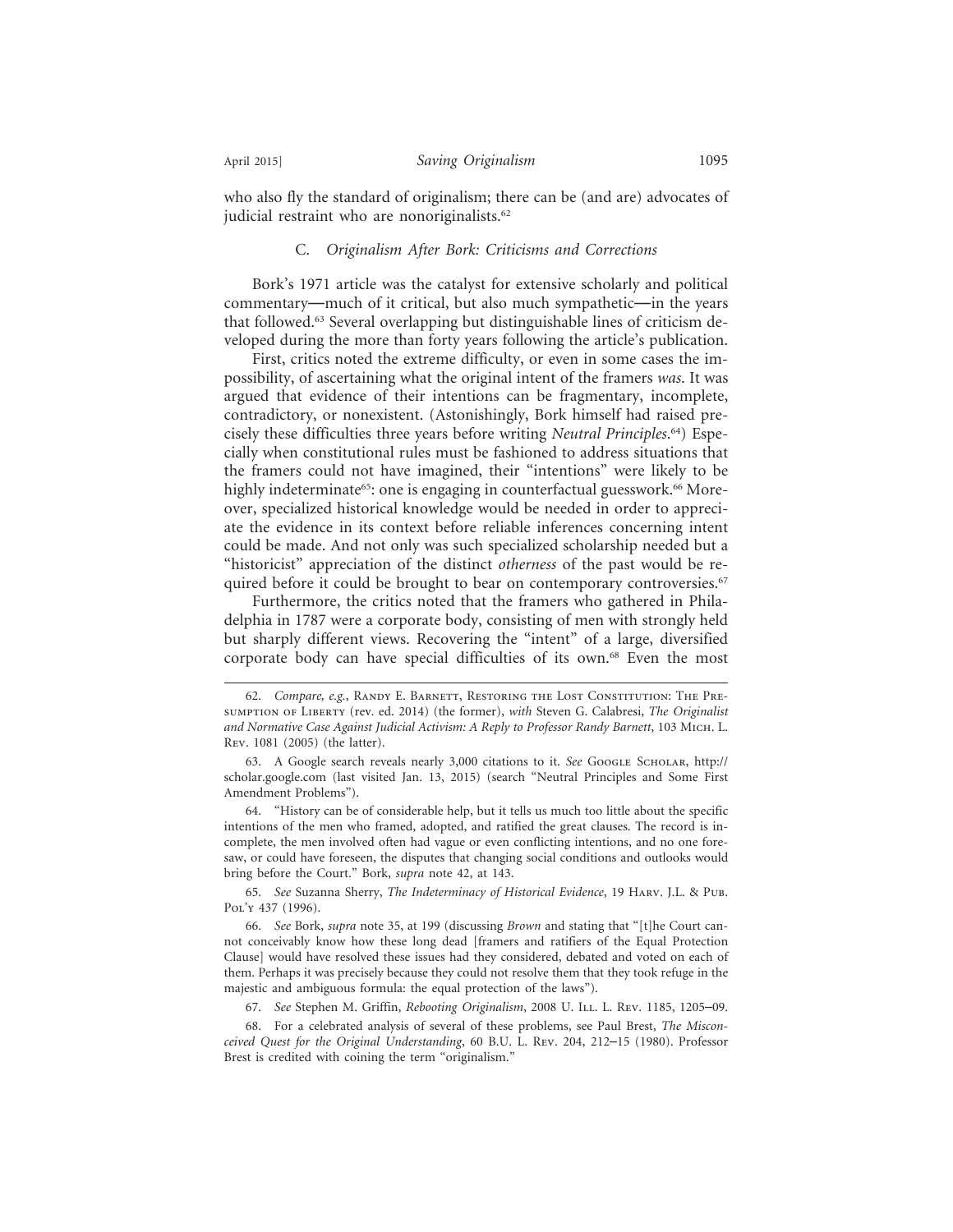prominent speakers may not reflect the consensus of opinion within the body at large. Language may be drafted with deliberate vagueness or ambiguity as a compromise measure, submerging intractable differences and deferring further controversy in order to secure an agreed-upon text. Secret bargains may be struck that result in clauses whose true purposes do not appear on the public record. And so on.<sup>69</sup>

Second, the framers were not the only, or even the most important, makers of the original Constitution: the state ratifying conventions were the primary or sole constitutional creators. The intentions of *the framers*, insofar as they might differ from those of *the ratifiers*, should therefore count for little or nothing, except insofar as the ratifiers were aware of the framers' intentions and made them their own.<sup>70</sup> The framers can be compared to the drafters of a legal instrument, such as a will or a contract; the ratifiers, to the principals (testators or contracting parties) whose purposes the drafters seek to serve. If intentions are to be consulted at all, they must, then, be the intentions of the ratifiers. This type of objection could be interwoven with the first: the ratifying conventions were themselves separate corporate bodies meeting in the different states, which compounds the difficulty of ascertaining the putatively original, but corporate, intent.<sup>71</sup>

Originalists generally responded to these criticisms by shifting their grounds from original *intent* to original (public) *meaning*. 72 But although "public meaning" originalism appeared to correct some of the defects of "original intent" originalism, it was open to the objection that, even in the 1790s, there was great controversy about the public meaning of important constitutional terms and clauses.73 (Consider, for instance, the debate in

72. Whittington, *Originalism: A Critical Introduction*, *supra* note 33, at 378–82; Whittington, *New Originalism*, *supra* note 33, at 610; *see also* Charles Fried, *Sonnet LXV and the "Black Ink" of the Framers' Intention*, 100 Harv. L. Rev. 751, 758–59 (1987). There are competing narratives—and evaluations—of the shift from original intent to original public meaning. For a favorable account of the shift, see Vasan Kesavan & Michael Stokes Paulsen, *The Interpretive Force of the Constitution's Secret Drafting History*, 91 Geo. L.J. 1113, 1136–48 (2003). For a more critical view arguing the case on behalf of intentionalist originalism, see Richard S. Kay, *Original Intention and Public Meaning in Constitutional Interpretation*, 103 Nw. U. L. Rev. 703, 705–09 (2009).

Where there is a demonstrable consensus among the Framers and ratifiers as to a principle stated or implied by the Constitution, it should be followed. Where there is ambiguity

<sup>69.</sup> It is arguable, however, that the originalists of the 1970s and 1980s were not centrally concerned with the framers' subjective intentions and that the criticisms focused on that issue were therefore at least somewhat off target. *See* Whittington, *New Originalism*, *supra* note 33, at 603.

<sup>70.</sup> *See* Charles A. Miller, The Supreme Court and the Uses of History 157–58 (1969); Charles A. Lofgren, *The Original Understanding of Original Intent?*, 5 Const. Comment. 77, 84–85 (1988).

<sup>71.</sup> *See* Kramer, *supra* note 34, at 910.

<sup>73.</sup> *See* Kramer, *supra* note 34, at 911. It is not as though early originalists were altogether unaware of this fact, although their attempts to address it may have been weak. Even in the 1980s, Edwin Meese, President Reagan's attorney general, spoke on the issue, arguing as follows: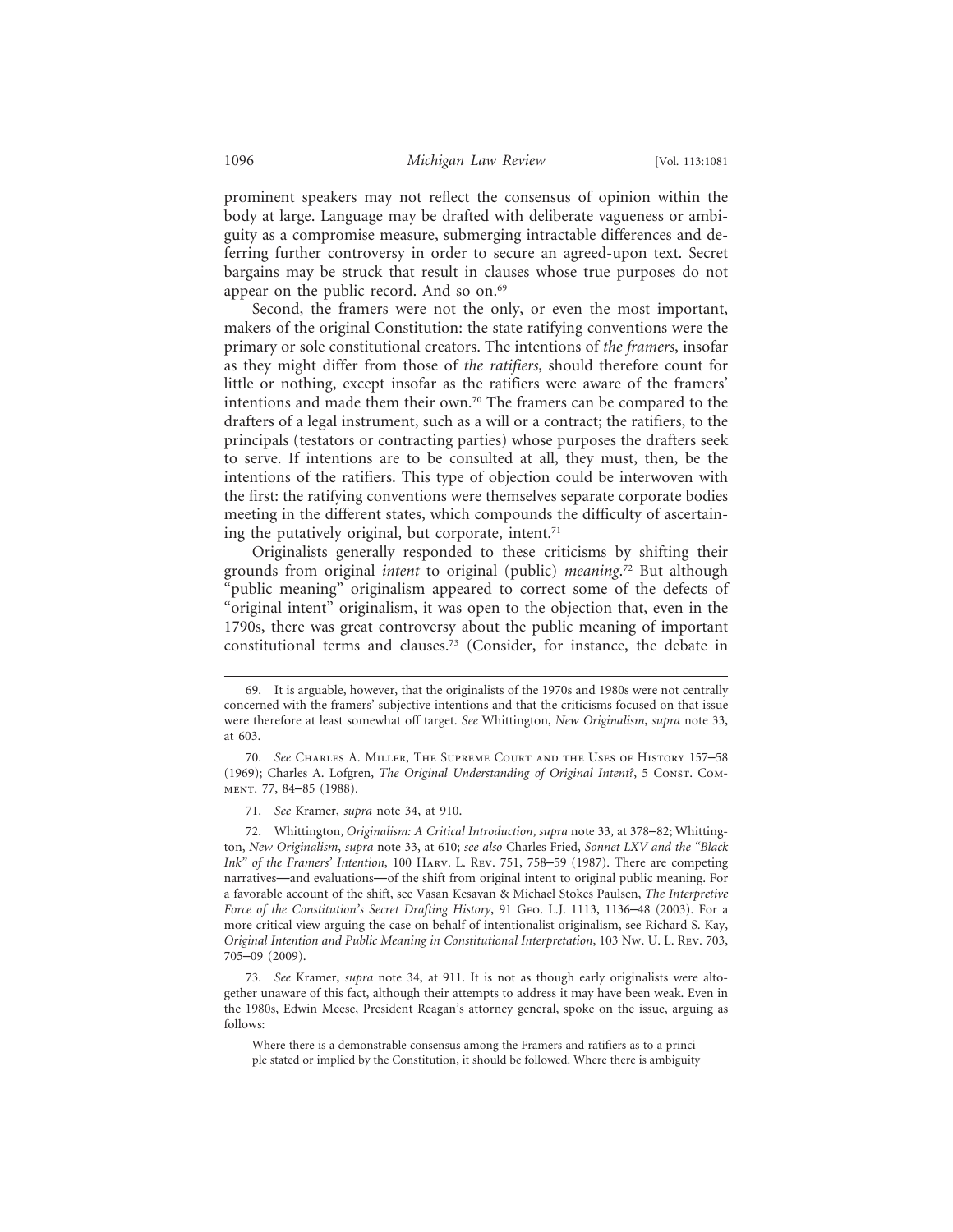1791 in President Washington's first cabinet between Secretary of State Jefferson and Secretary of the Treasury Hamilton over the meaning of "necessary" in the Necessary and Proper Clause.<sup>74</sup>) And the original public meaning of other crucial constitutional terms (for example, the term "person" in Section 1 of the Fourteenth Amendment or "commerce" in Article I, Section 8<sup>75</sup>) may be the subject of current controversy.<sup>76</sup>

# D. *Original Meaning and Original Expected Applications*

Furthermore, even when the original public meaning of a clause was at first and still is now agreed upon, the *applications* of that clause might be uncertain, especially (but not only) when the original meaning is highly abstract and indeterminate. For example, the public *meaning* of the Equal Protection Clause seems tolerably obvious (the bare language seems to mean now what it meant at the time of its ratification), but how is the clause to be applied? Many scholarly originalists have argued that the application of such language should ordinarily be controlled by reference to the consequences or applications of it that the ratifying generation would have held.77 Not only does that move take the interpreter well beyond the text but it also calls for constitutional *construction*. 78 And not only is "construction" distinct from "interpretation" but the argument for basing constructions only on *ratification-era expectations* would itself have to be made.79 For instance, in a presidential impeachment trial, should the House and Senate be guided by the framing era's likely expectations (assuming they were discoverable) of what

74. *Compare* Thomas Jefferson, Sec'y of State, Opinion on the Constitutionality of the Bank (Feb. 15, 1791), *reprinted in* Michael Stokes Paulsen et al., The Constitution of the United States 60–62 (2d ed. 2013), *with* Alexander Hamilton, Sec'y of the Treasury, Opinion on the Constitutionality of the Bank (Feb. 23, 1791), *reprinted in* The Constitution of the United States, *supra*, at 62–66.

75. *See* Balkin, *supra* note 31, at 149–59.

76. *E.g.*, Michael Stokes Paulsen, *The Plausibility of Personhood*, 74 Ohio St. L.J. 13 (2013).

77. *See* Whittington, *Originalism: A Critical Introduction*, *supra* note 33, at 382–86 (discussing reliance on original expected applications); *id.* at 386–87 (discussing the question of to what extent the Constitution delegates substantial discretion to the judiciary to fashion practical rules of implementation).

78. See Lawrence B. Solum, *Originalism and Constitutional Construction*, 82 FORDНАМ L. Rev. 453, 457 (2013) ("[C]onstitutional construction is ubiquitous in constitutional practice. The central warrant for this claim is conceptual: because construction is the determination of legal effect, construction always occurs when the constitutional text is applied to a particular legal case or official decision.").

79. Balkin has pressed these points as follows:

as to the precise meaning or reach of a constitutional provision, it should be interpreted and applied in a manner so as to at least not contradict the text of the Constitution itself.

Steven G. Calabresi, *A Critical Introduction to the Originalism Debate*, 31 Harv. J.L. & Pub. Pol'y 875, 883 (2008) (quoting Edwin Meese III, U.S. Att'y Gen., Speech Before the D.C. Chapter of the Federalist Society Lawyers Division (Nov. 15, 1985), *in* Originalism: A Quarter-Century of Debate 71, 76 (Steven G. Calabresi ed., 2007)).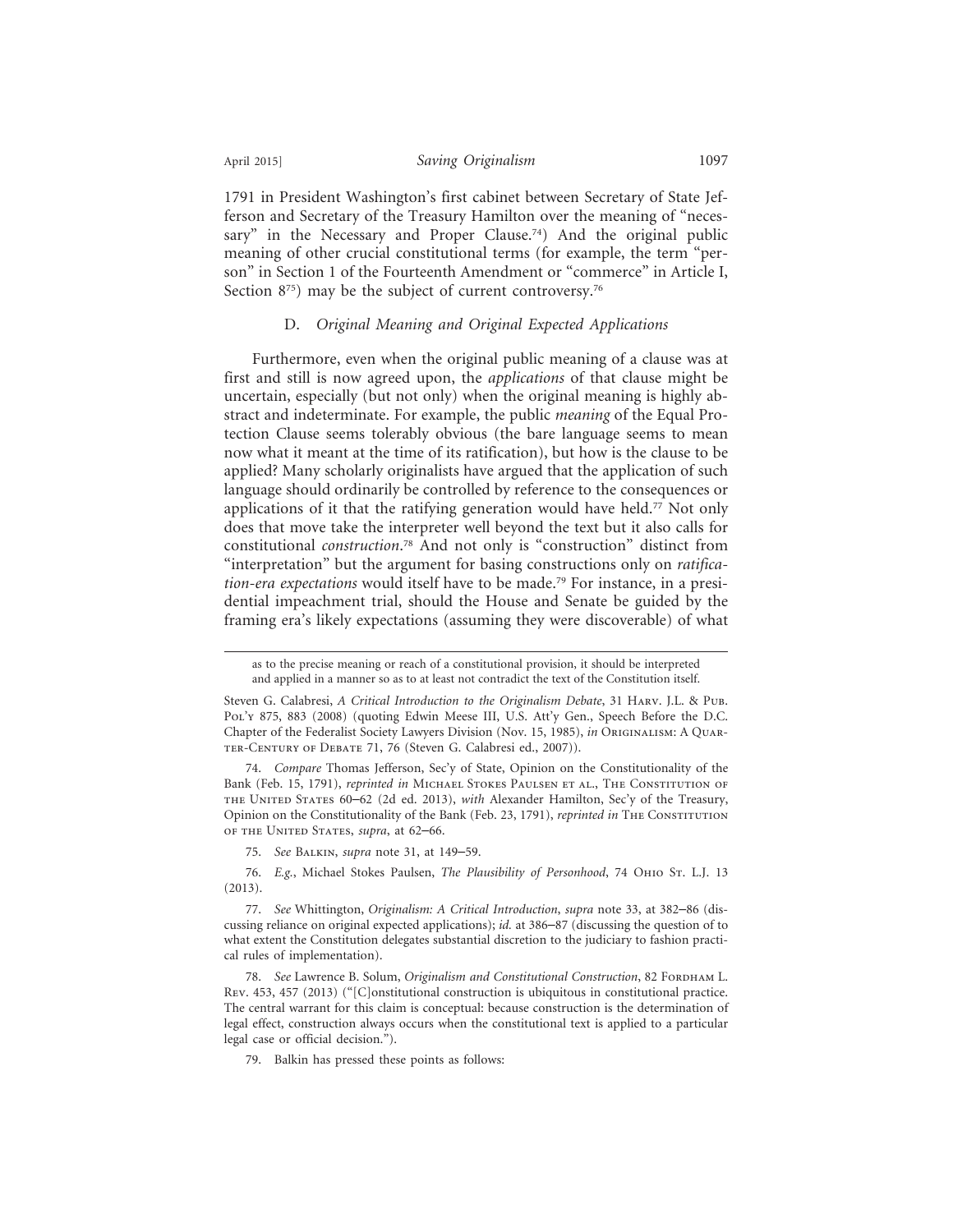would count as a "high Crime[ ]" or "Misdemeanour[ ],"80 or might they fashion a different standard?

Originalists have sometimes failed to recognize the necessity and importance of constitutional construction. Yet construction plays a crucial role perhaps even the *leading* role—in constitutional adjudication. Courts may derive and enforce rules that could not be inferred from the original public meaning alone but that are intended, for example, to preserve or promote the values that the constitutional text is understood to serve. The Warren Court fashioned and applied the exclusionary rule in *Mapp v. Ohio*, 81 not under the compulsion of the original meaning or intent of the Fourth Amendment, but with the aim of protecting the value of privacy that it saw at the amendment's core.82 *Miranda* warnings were a similar constitutional

BALKIN, *supra* note 31, at 104.

While this is not the place to respond fully to Balkin's challenge, we would make three points. First, Balkin conceptualizes the Equal Protection Clause as a delegation of power from the Reconstruction-era generation to later generations: the very indeterminacy of the clause's language is supposed to "delegate the articulation and implementation of important constitutional principles to the future." *Id.* at 107. But on that understanding, constitutional law becomes subject to incessant changes that would destabilize entrenched expectations and subvert respect for the law. (Bork made essentially that criticism of the Warren Court.) *See* McGinnis & Rappaport, *supra* note 32, at 204 (stating that "living constitutionalism undermines the objectivity of law"). Moreover, we would expect such constitutional innovations to be ever more sweeping and radical as the distance between the Reconstruction era and later generations widens.

Second, to whom is the purported delegation made? To the judiciary alone? Or to "the People" of the future, as organized into a political community under the Constitution? If to the latter, it would seem that the Court could not claim to be the only, or the supreme, interpreter of the Equal Protection Clause. The national legislature would have a much better claim to the leading role, and a "judicial supremacy" case such as *City of Boerne v. Flores*, 521 U.S. 507 (1997), would have been wrongly decided. Perhaps the Court might legitimately occupy a secondary role as the interpreter of the Equal Protection Clause in default of congressional action; but if Congress spoke to the meaning and application of the clause, the Court should defer to it.

Third, is the purported "delegation" accompanied by an "intelligible standard" to control the interpretations that future generations would wish to place on the clause? If not, then in what way did the Reconstruction-era generation hope to affect the future? Simply bequeathing the bare language of "equal protection" would have been no constraint at all. If, by contrast, there was an intelligible standard to guide future interpreters, what could it have been other than the original expected applications?

- 80. U.S. CONST. art. II, § 4.
- 81. 367 U.S. 643 (1961).
- 82. Wrongly, according to Amar. *See* pp. 172–74.

If original meaning is original semantic meaning—the concepts that the framers employed in the words they chose—then fidelity to original meaning does not require following what the framing generation thought the consequences of adopting the words would be. That is especially so when the text employs abstract principles or vague standards. The logical consequence of moving from original intention . . . to original meaning is that original meaning originalism . . . becomes a form of living constitutionalism.

Needless to say, this is not what most conservative originalists were looking for. . . .

<sup>. . . [</sup>C]ontemporaneous constructions may be quite important and persuasive authority, and especially powerful in the first decades after adoption. But we should not confuse these constructions with original meaning . . . .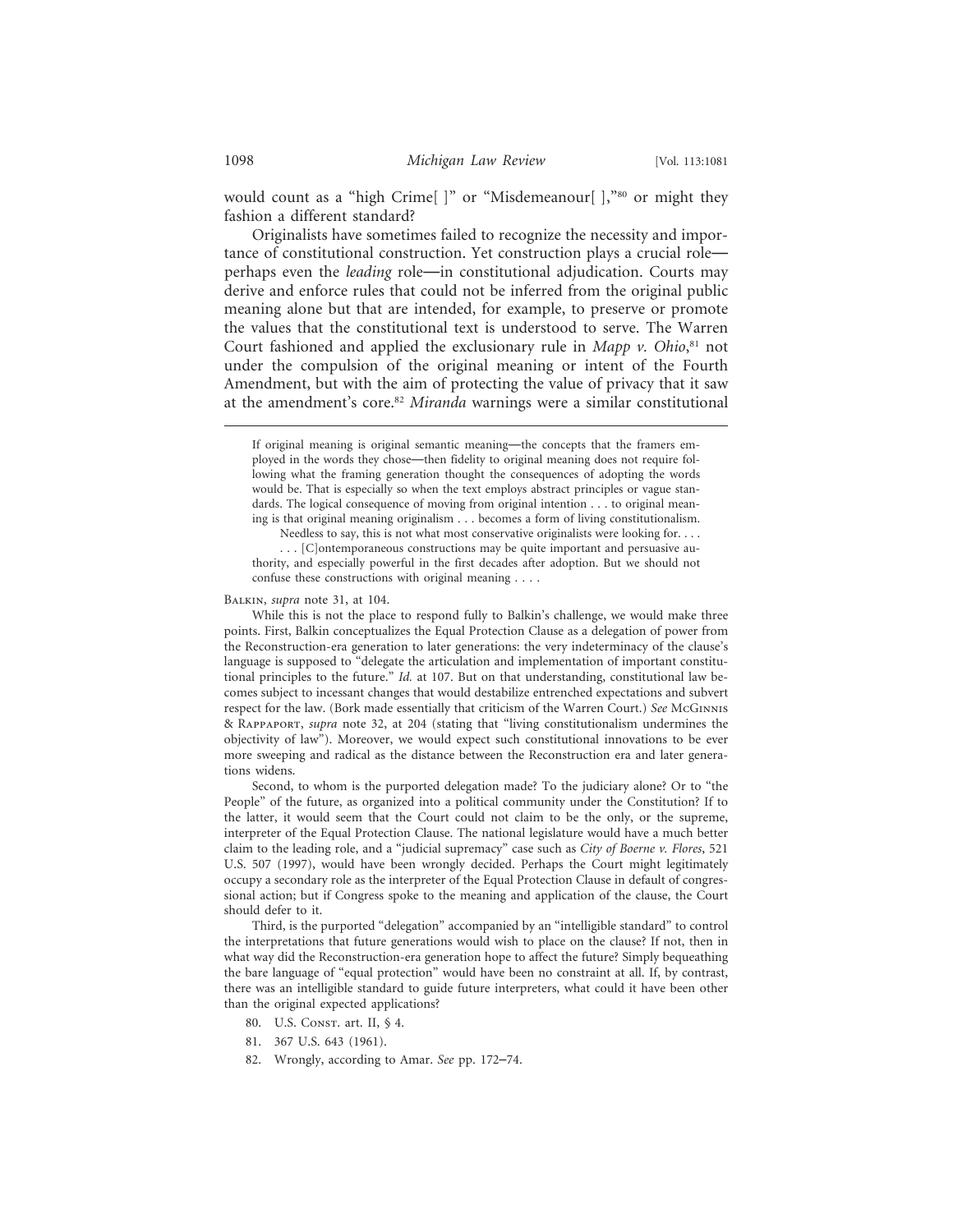construct, designed as a prophylaxis against Fifth Amendment violations by the police.<sup>83</sup> *Roe v. Wade*'s<sup>84</sup> trimester system and *Casey*'s<sup>85</sup> emphasis on fetal viability were both judge-made constructs that attempted to find a workable "balance" between (what the Court took to be) a pregnant woman's constitutionally protected interests in liberty or privacy and the state's legitimate interests in protecting unborn human life. Construction is also needed to fill in gaps in the constitutional text. For example, the Suspension Clause permits the suspension of the writ of habeas corpus in cases of "Rebellion or Invasion" but does not specify who has the power to suspend it.<sup>86</sup> Using constructivist logic, Chief Justice Taney argued in *Ex parte Merryman*87 that the power was solely congressional; President Lincoln countered the Chief Justice's reasoning with a constructivist argument of his own.<sup>88</sup>

Whatever one thinks about these particular controversies, construction seems to be unavoidable even after the interpretative questions posed by a constitutional text have been fully answered. This seems most especially true of open-textured constitutional clauses like the Equal Protection Clause or the Due Process Clauses. Originalism therefore needs a theory that would distinguish between valid and invalid constructions.89 Interestingly, in *Neutral Principles*, Bork seems to have recognized the need for construction, as distinct from interpretation. There, he distinguished between constitutionally "specified rights" and "[s]econdary or derivative rights."90 The latter are "extraordinarily important" but not immediately derivable from "text or history."91 They do not exist "because the Constitution has made a value choice about individuals," but rather they are "located in the individual for the sake of a governmental process that the Constitution outlines and the Court should preserve."92 For instance, Bork argued that claims to the right to an equal vote in the legislative reapportionment cases should not have been decided by reference to the Equal Protection Clause; it would have been far better to derive the relevant rights from the Republican Guarantee Clause

- 84. 410 U.S. 113 (1973).
- 85. Planned Parenthood of Se. Pa. v. Casey, 505 U.S. 833 (1992).
- 86. U.S. CONST. art. I, § 9, cl. 2.
- 87. 17 F. Cas. 144 (C.C.D. Md. 1861) (No. 9,487).

88. Abraham Lincoln, Special Session Message (July 4, 1861), *in* 7 A COMPILATION OF the Messages and Papers of the Presidents, 1789–1897, at 3221, 3227–29, 3231–32 (James D. Richardson ed., 1897).

89. For an outline of one such theory, see Paulsen, *supra* note 5, at 1431–41. Although based on constitutional text and structure, Paulsen's originalist theory of construction is itself (inevitably, it seems) a construction.

- 90. Bork, *supra* note 35, at 202.
- 91. *Id.*
- 92. *Id.*

<sup>83.</sup> *See* Miranda v. Arizona, 384 U.S. 436 (1966); *see also* Dickerson v. United States, 530 U.S. 428 (2000) (holding *Miranda* to have stated a constitutional rule).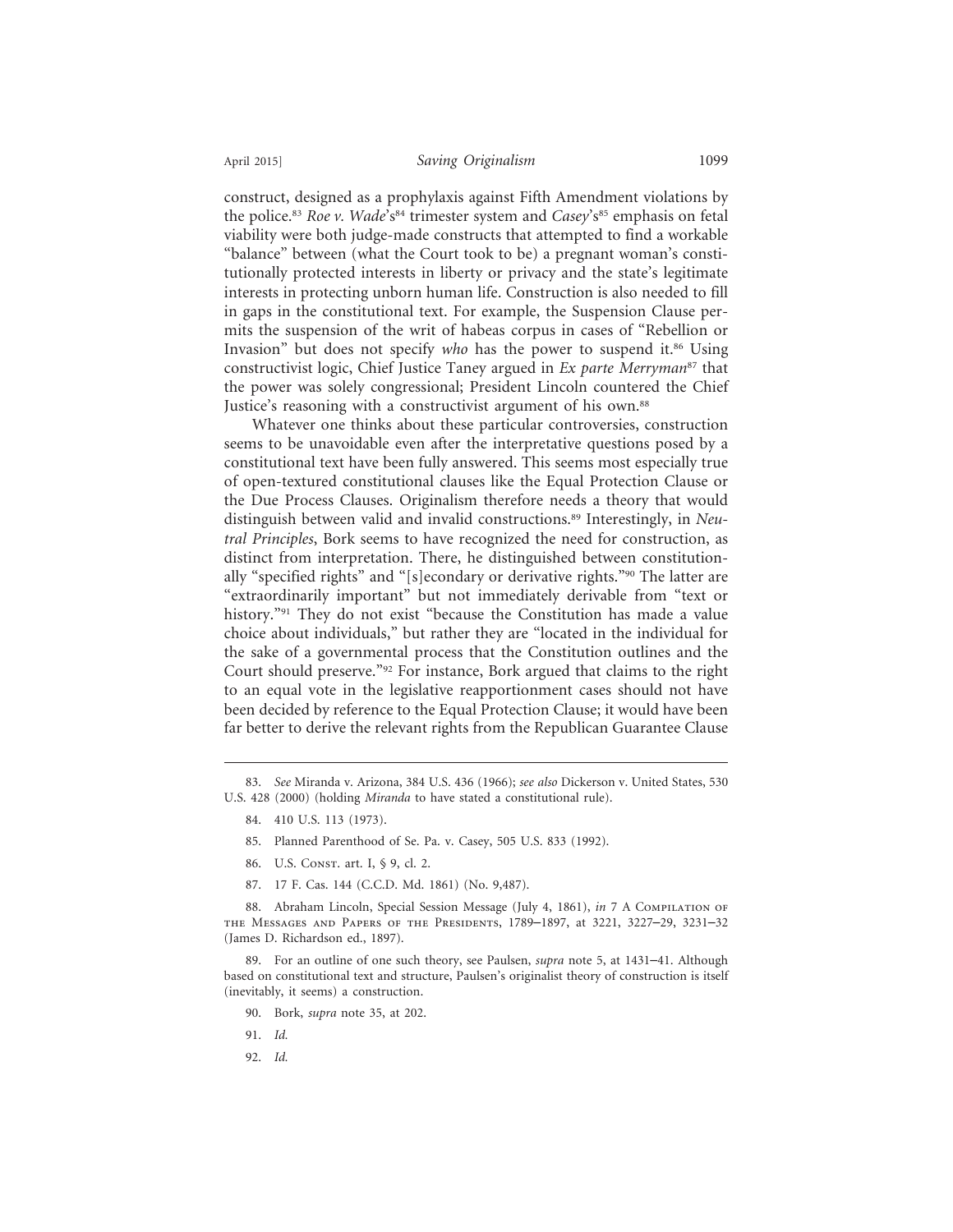or on the basis of "constitutional structure and political practice."93 Regardless, in either case, the "derivation" required construction, not merely interpretation.

Another line of criticism found that originalism, consistently applied, pointed beyond itself: it was, at the worst, self-refuting. The argument was that if constitutional decisionmakers were supposed to follow the framers' intentions, then they would also be bound to follow the framers' intentions with regard to rules of interpretation. But this, it was argued, would require the decisionmakers to consult, and be guided by, authorities *other* than the framers' intentions, notably constitutional structure.<sup>94</sup> Furthermore, although this criticism was directed at "original intent" originalism, it could be (and has been) recycled as an objection to "original public meaning" originalism, in the form of the argument that recourse to original public meaning was "at odds with the dominant modes of constitutional interpretation in place at the time the Constitution was debated and ratified."95

Closely allied to this line of criticism is the objection that the actual interpretative practice of constitutional adjudication in the early republic (and after) was not originalist. Rather, it drew eclectically on source materials that included evidence of original meaning and intent but were not limited to them. As Professor Kramer put it, "Everyone essentially believed that the Constitution could and should be interpreted using the same, open-ended process of forensic argument that was employed across legal domains marshalling (as applicable, and in a relatively unstructured manner) arguments from text, structure, history, precedent, and consequences to reach the most persuasive overall conclusion."96 Chief Justice Marshall's opinion in

95. Saul Cornell, *The Original Meaning of Original Understanding: A Neo-Blackstonian Critique*, 67 Mp. L. Rev. 150, 150 (2007).

<sup>93.</sup> *Id.* at 203. Amar works out Bork's suggestion in detail, arguing for the Republican Guarantee Clause as a sounder basis for the reapportionment decisions. *See* pp. 190–92.

<sup>94.</sup> *See* H. Jefferson Powell, *The Original Understanding of Original Intent*, 98 Harv. L. Rev. 885, 885 (1985) (arguing that the "modern resort to the 'intent of the framers' can gain no support from the assertion that such was the framers' expectation, for the framers themselves did not believe such an interpretive strategy to be appropriate"). For critical responses, see Robert N. Clinton, *Original Understanding, Legal Realism, and the Interpretation of "This Constitution"*, 72 Iowa L. Rev. 1177, 1186–1220 (1987), and Richard S. Kay, *Adherence to the Original Intentions in Constitutional Adjudication: Three Objections and Responses*, 82 Nw. U. L. Rev. 226, 273–81 (1988). More recently, Robert Natelson has argued that statutory interpretation in the founding era assigned a controlling role to the lawmakers' intentions. *See* Robert G. Natelson, *The Founders' Hermeneutic: The Real Original Understanding of Original Intent*, 68 Ohio St. L.J. 1239 (2007). We would also note that, although James Madison expressed different views at different times, he did say late in life that the "key to the sense of the Constitution" was to be found "in the proceedings of the Convention, the contemporary expositions, and above all in the ratifying Conventions of the States." Letter from James Madison to Andrew Stevenson (Mar. 25, 1826), *reprinted in* 3 THE RECORDS OF THE FEDERAL CONVENtion of 1787, at 473–74 (Max Farrand ed., 1966).

<sup>96.</sup> Larry D. Kramer, *Judicial Supremacy and the End of Judicial Restraint*, 100 Calif. L. Rev. 621, 624 (2012).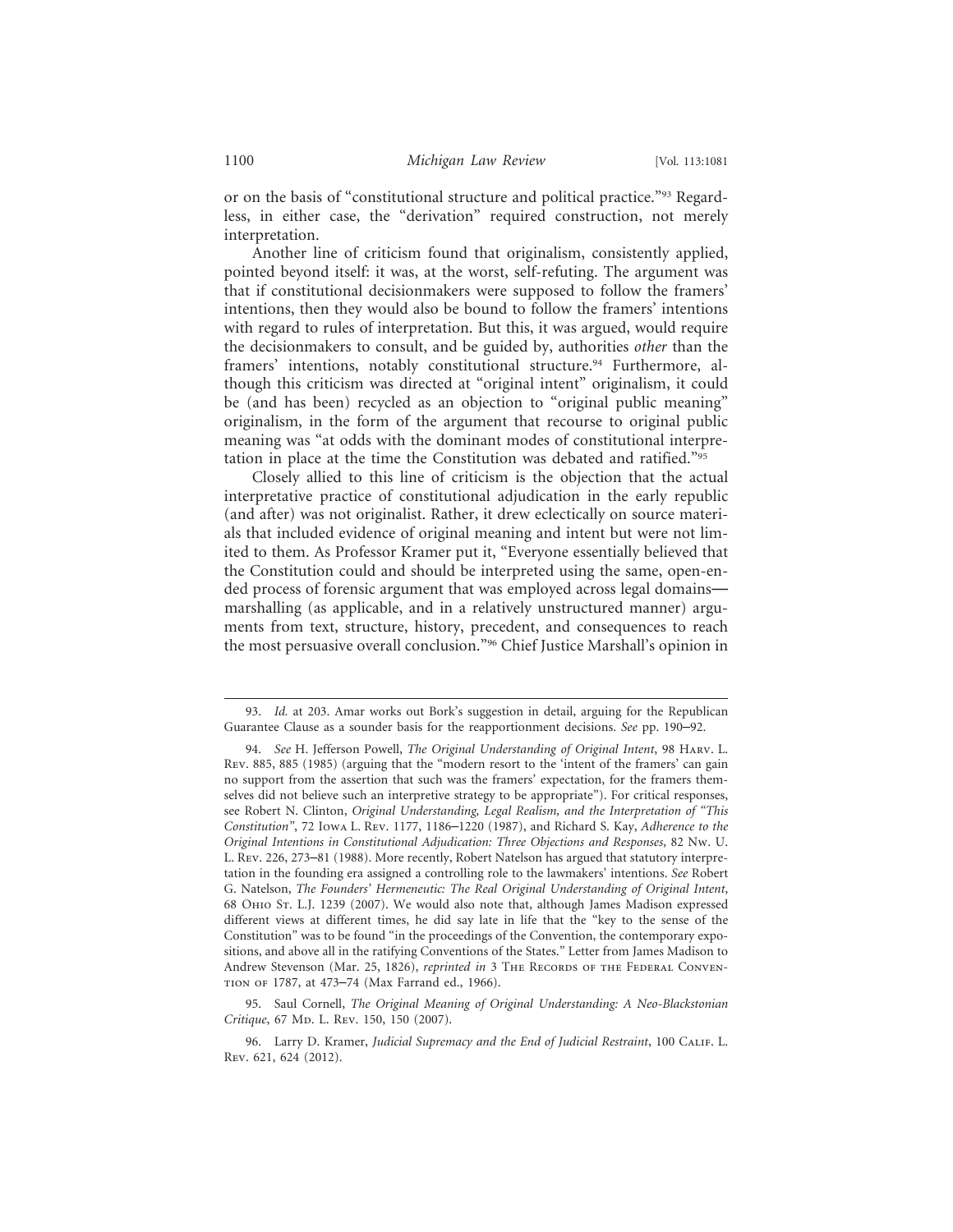*McCulloch v. Maryland*, 97 much admired and imitated by Amar,98 could be seen as representative of an open-ended interpretative approach. So (to cite a later example) is Chief Justice Rehnquist's opinion in *Nixon v. United States*. 99

## E. *Originalism Versus Pluralism*

Originalism has been understood as the belief that "only certain sorts of historical evidence, such as the understandings of constitutional meaning of the Philadelphia framers or ratifiers of the Constitution, are legitimate in constitutional interpretation."100 So understood, it lays claim to *exclusivity* in constitutional interpretation. "Exclusive originalism . . . has real bite as a constitutional theory. It asserts that other methods of interpretation are wrong or illegitimate . . . . "<sup>101</sup> Opposed to originalism (so understood) is not nonoriginalism but pluralism: the claim that the Constitution should be expounded by a *variety* of interpretive methods or modalities.

One early critic of originalism who pursued this line of attack was Thomas Grey. Grey assailed what he called "the pure interpretive model," which he associated with Justice Black, Bork, and others.<sup>102</sup> Grey argued for a "broader view of judicial review" that would accept "the courts' additional role as the expounder of basic national ideals of individual liberty and fair treatment, even when the content of these ideals is not expressed as a matter of positive law in the written Constitution."103 In support of his view that the Constitution incorporated unwritten rights and powers, Grey was even able to play a textual card, the Ninth Amendment.104 But beyond that, he noted that Supreme Court opinions from the founding era had expressed such assumptions.105 For example, in *Fletcher v. Peck*, 106 Chief Justice Marshall had held a Georgia statute invalid because it violated "general principles which are common to our free institutions,"107 such as the protection of

- 99. 506 U.S. 224 (1993).
- 100. Griffin, *supra* note 67, at 1187.
- 101. *Id.*

102. Thomas C. Grey, *Do We Have an Unwritten Constitution?*, 27 Stan. L. Rev. 703, 706 (1975) [hereinafter Grey, *Unwritten Constitution*?]; see also Thomas C. Grey, *Origins of the Unwritten Constitution: Fundamental Law in American Revolutionary Thought*, 30 Stan. L. Rev. 843, 844–50 (1978).

- 103. Grey, *Unwritten Constitution?, supra* note 102, at 706.
- 104. *Id.* at 716.
- 105. *Id*. at 708.
- 106. 10 U.S. (6 Cranch) 87 (1810).
- 107. Fletcher, 10 U.S. (6 Cranch) at 139.

<sup>97. 17</sup> U.S. (4 Wheat.) 316 (1819).

<sup>98.</sup> Amar writes as follows: "To read *McCulloch* is to behold the art of constitutional interpretation at its acme." P. 22. For a critique of his reading, see Strauss, *supra* note 5, at 1535–40.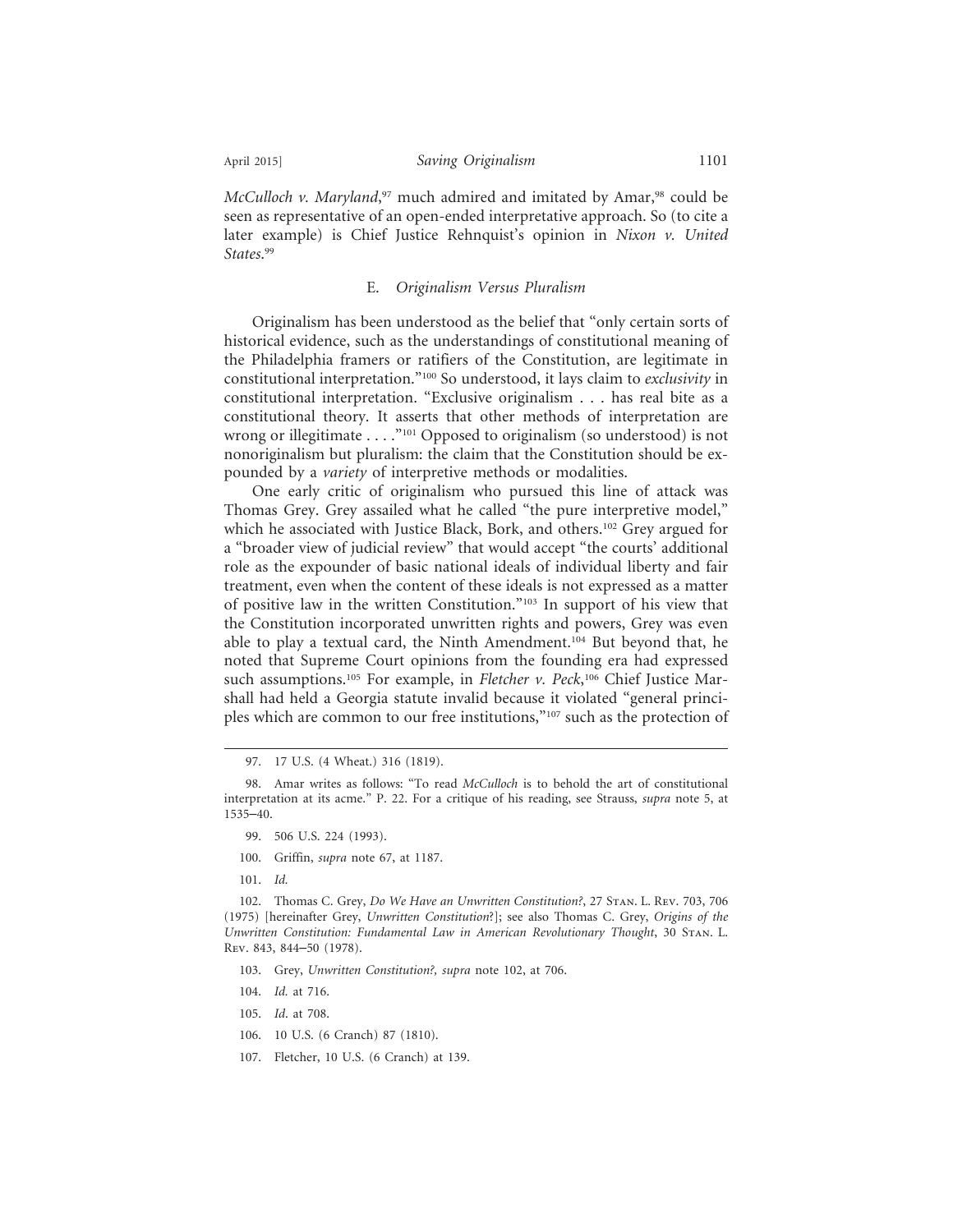vested rights. Likewise, in *Calder v. Bull*, 108 Justice Chase had stoutly defended judicial review based on the principles of natural law, not (simply) on the text, history, and interrelationship of constitutional provisions:

There are acts which the Federal, or State, Legislature cannot do, without exceeding their authority. There are certain vital principles in our free Republican governments, which will determine and over-rule an apparent and flagrant abuse of legislative power; as to authorize manifest injustice by positive law; or to take away that security for personal liberty, or private property, for the protection whereof of the government was established.109

Grey's study of the sources led him to conclude as follows:

For the generation that framed the Constitution, the concept of a "higher law," protecting "natural rights," and taking precedence over ordinary positive law as a matter of political obligation, was widely shared and deeply felt. . . . [I]t was generally recognized that written constitutions could not completely codify the higher law. Thus in the framing of the original American constitutions it was widely accepted that there remained unwritten but still binding principles of higher law.110

From such a perspective, Bork's "originalism" reflected not so much a desire to be faithful to the intentions of the framing generation but rather a modernist, post-*Erie*111 repudiation of any form of naturalism in favor of a Holmesian legal positivism.

Furthermore, Grey argued that the systemic application of originalist methods to existing Supreme Court case law would uproot many precedents that had long been considered both settled and fundamental.112 And if originalism holds itself out as the *exclusive* method of constitutional interpretation, it must obviously face a problem in explaining (or explaining away) constitutional *precedent*. What interpretive force can precedent have, except as an indication of what earlier justices, after considering the Constitution's text and intent, had concluded it meant? And what if it were apparent that their conclusions were mistaken? Some originalists have decided to reject (with varying degrees of nuance) the legitimacy of judicial reliance on constitutional case law; others have sought to find a place for (some) precedents within an originalist framework.<sup>113</sup>

Finally, later critics of originalism's claim to exclusivity argued that originalism simply fails to capture the "pluralistic" character of American

<sup>108. 3</sup> U.S. (3 Dall.) 386 (1798).

<sup>109.</sup> Calder, 3 U.S. (3 Dall.) at 388.

<sup>110.</sup> Grey, *Unwritten Constitution?*, *supra* note 102, at 715–16. The jurisprudence of the antebellum period and the Reconstruction era was also attached to "natural rights" doctrine. *See id*. at 716.

<sup>111.</sup> Erie R.R. v. Tompkins, 304 U.S. 64 (1938).

<sup>112.</sup> Grey, *Unwritten Constitution?*, *supra* note 102, at 710–14.

<sup>113.</sup> For a survey of originalist positions and an attempt to find a role for precedent, see McGinnis & Rappaport, *supra* note 32, at 175–96.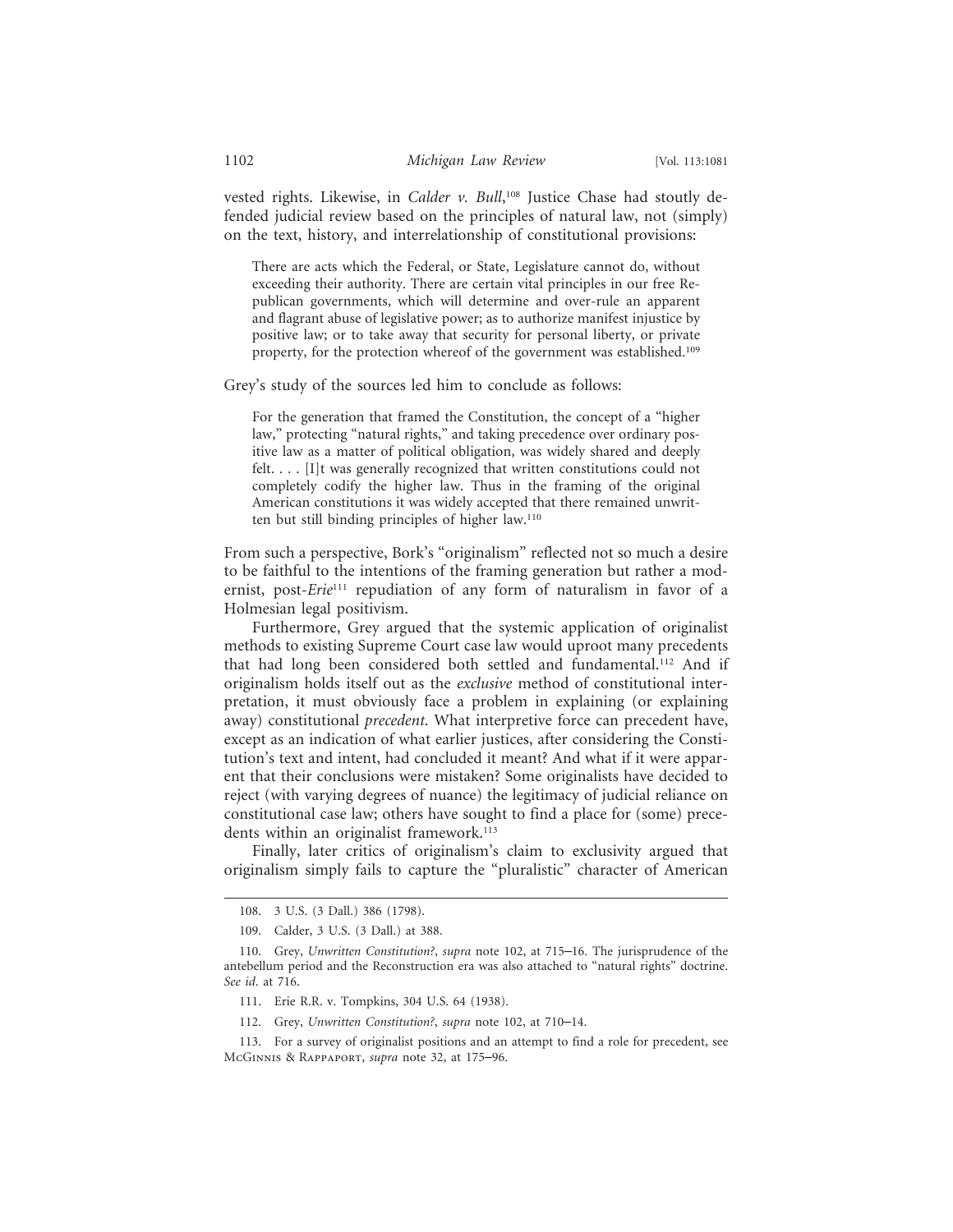constitutional adjudication—a character with deep roots in our constitutional tradition and abundantly evident in the present.114 On one widely influential account of constitutional interpretation and argument, recourse to original text, meaning, or intent hardly exhausts the major "modalities" commonly employed by courts and practitioners; such modalities also include structure, precedent or doctrine, history, prudence, and ethics.115 Are these other modalities all to be abandoned—and if originalists think so, how is that to be accomplished in practice? It may prove possible for originalism to accommodate other methods or forms of constitutional interpretation, but originalists should not "sidestep the main force of this distinctive critique."116

## F. *Originalism and Legitimation*

Originalism in any form seems to depend on the core claims that original public meaning (or intent) was not only fixed at the time of textual adoption and is still recoverable but also that, once recovered, original meaning or intent has a *normatively privileged* place in constitutional adjudication.117 Accordingly, scholars have distinguished between a *fixation thesis*, which goes to the original linguistic meaning of constitutional texts, and a normative *contribution thesis*, which states that "the linguistic meaning of the Constitution constrains the content of constitutional doctrine."118 To present the matter in an oversimplified manner, we might know the exact original public meaning of the Necessary and Proper Clause. We might also know what Madison, Hamilton, and the other framers and ratifiers intended in adopting it. Even then, we simply might not care. Something more than mere knowledge of a constitutional text's meaning and intent is necessary to vivify the text, in the sense of causing the constitutional decisionmakers to regard it as *binding and constraining* them. What is the "legitimating source" of the Constitution, if read in an originalist manner? The obvious and correct answer lies, of course, in the doctrine of popular sovereignty: "We the People" express our sovereign will in the Constitution, and its binding force

<sup>114.</sup> It may be useful to distinguish "pluralism" as a view about the multiplicity of the sources legitimately available to constitutional adjudicators (Grey's main concern) from "pluralism" as a view about the variety of methods that may legitimately be used in such adjudication (the focus of later criticism).

<sup>115.</sup> See Philip Bobbitt, Constitutional Fate: Theory of the Constitution 23-24 (1982).

<sup>116.</sup> Whittington, *Originalism: A Critical Introduction*, *supra* note 33, at 388.

<sup>117.</sup> *See* Powell, *supra* note 34, at 266 ("The argument over originalism is a debate over a question of law.").

<sup>118.</sup> Solum, *supra* note 33, at 954; *see also* Richard H. Fallon, Jr., *Judicially Manageable Standards and Constitutional Meaning*, 119 Harv. L. Rev. 1275, 1317–18 (2006); Whittington, *Originalism: A Critical Introduction*, *supra* note 33, at 378.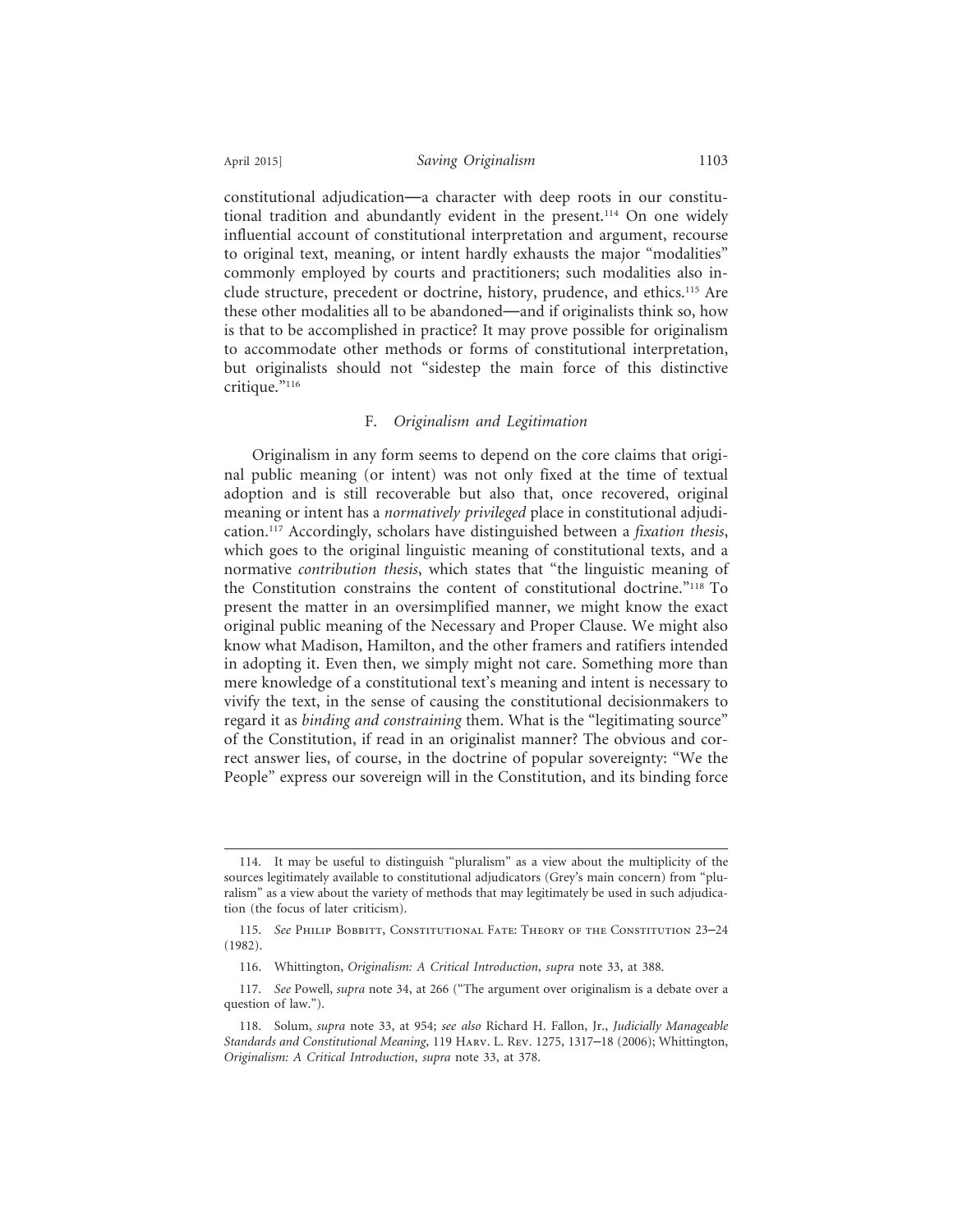derives from that will.<sup>119</sup> But that answer plainly does not decide the question of whether originalism is the true method of determining "the People's" sovereign will.

Two distinct types of answers to the legitimation question seem to appear in current originalism. One type is *internal* or *backward looking*: it defends the normativity of originalism by reference to the circumstances of the founding and ratification of the Constitution (and its several amendments). The other type is *external* or *forward looking*: it argues that an originalist interpretation of the Constitution produces *better consequences* if applied consistently than any other method of constitutional interpretation (and in particular, better consequences than those that would follow from recurring judicial departures from the originalist method).

Professor Kay has ably made the first, internal type of normative argument. He argues that the founders and ratifiers possess a unique authority as lawgivers and that the later constitutional decisionmaking derives whatever authority it has because of *their* authority:

The normative force of any legal rule is, first and foremost, the consequence of regard for the lawmaker. No one is obligated to follow a rule arising from the accidental arrangement of words . . . . Numerous colonies of the United Kingdom entered independence under "off the rack" constitutions drafted by the departing imperial power. Over time, and apart from the substantive quality of these constitutions, more and more such countries found it essential to replace them with indigenous instruments. No constitution—no posited norm of any kind—can succeed if it is not regarded as the authentic command of a legitimate lawmaker.<sup>120</sup>

To say that a constitution will not be an effective governing text unless the lawgiver is regarded as an authoritative source is, of course, not to say that *the original framers and ratifiers* continue to enjoy such regard. But Kay maintains that they do:

Certainly the population today might have serious doubts about the ratifying conventions' right to speak for "the people" in light of the restricted franchise of the time and doubts, perhaps, about the adequacy of indirect democracy for questions of this magnitude. Nonetheless, it seems undeniable that contemporary attachment to the Constitution derives, in substantial part, from respect for acts of constitution-making that were undertaken by the actual people who wrote and ratified it and a conviction that those acts were exercises of the ultimate constituent authority of "the people."121

The second, external or consequentialist defense of an originalist Constitution's normative character is exemplified in an argument of great depth and subtlety by McGinnis and Rappaport.122 Like Kay, they agree that the

<sup>119.</sup> Kay, *supra* note 72, at 716.

<sup>120.</sup> *Id.* at 715.

<sup>121.</sup> *Id.* at 717.

<sup>122.</sup> McGinnis & Rappaport, *supra* note 32.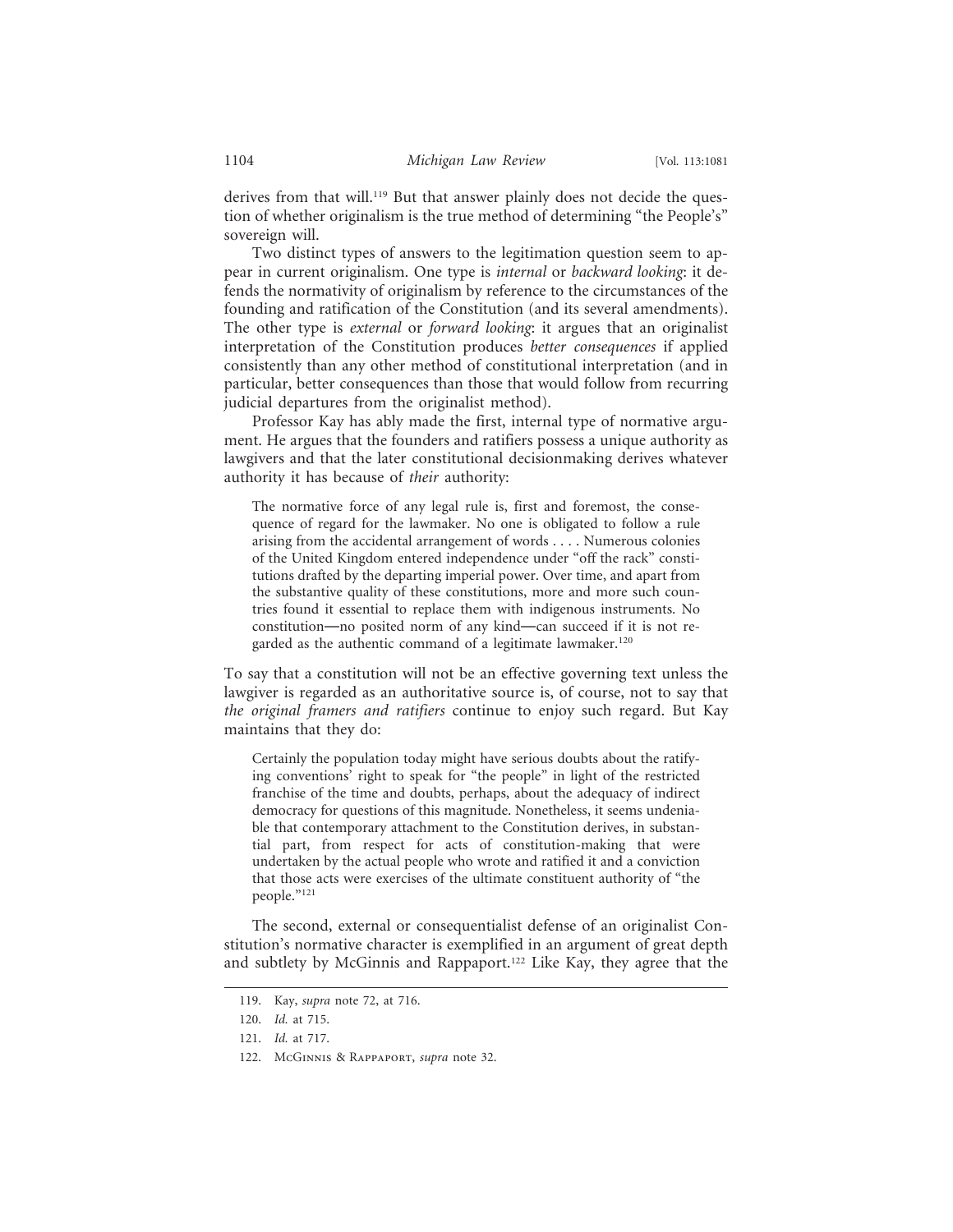Constitution, similar to other legal texts, derives its binding force from the circumstances of its enactment. For them, however, the critical circumstance is that the Constitution and its amendments were enacted through supermajoritarian voting procedures. They argue that supermajoritarian procedures tend to produce rules that generate, on the whole, more beneficial consequences than rules that are adopted through majoritarian (or other) procedures. Supermajoritarian procedures filter out unwise or improvident decisions, yield outcomes that enjoy widespread and durable support, and help secure predictability and stability in the law when entrenched.123 But the benefits of such rules will continue to flow only for as long as they are interpreted and enforced in the sense in which the original enactors understood them. Should they be interpreted and applied in a significantly different sense, the benefits will dry up; the rules that come to replace them will have all the characteristic weaknesses of rules enacted through merely majoritarian (or weaker) procedures. To be sure, some constitutional rules were distinctly unwise (such as the Prohibition-era Eighteenth Amendment), despite carrying supermajority sanction; but when their imprudence begins to show, a superseding amendment can repeal them (in that case, the Twenty-First Amendment, ratified only fourteen years later).

Both of these contrasting originalist approaches have attractive features. Among other things, Kay's analysis draws strength from the reverence that the American public continues to feel for such figures as Washington, Madison, and Hamilton. We suspect that rather few ordinary Americans would feel that their local governments were bound to follow a Supreme Court ruling on, say, the public display of the Ten Commandments, if they thought that the mandate was ultimately based on the authority of Justice Breyer rather than on that of Madison. McGinnis and Rappaport's analysis has the singular virtue of wedding an originalist approach to the Constitution's text with a pragmatic, consequence-based argument for perseverance in applying the original meaning.

# III. Originalism Without Romance

Modern lawyers, judges, and scholars might not find a backward-looking justification for originalism compelling. Historic attachment to American history and the nation's founders does not sound in contemporary theories of democratic legitimacy, unless we were to assume that the American people today, if a plebiscite were to occur, would vote to continue living under the framers' choices. McGinnis and Rappaport's approach might persuade those in American public law moving in an instrumental direction. We remain unsure, however, whether originalism must walk hand in hand with supermajority rules and even whether supermajority rules themselves will always prove more efficient. While there are nations that have suffered from a fragile majoritarian democracy, such as Weimar Germany, there are also nations that have no supermajority rules, such as Great Britain, Canada,

<sup>123.</sup> *Id.* at 33–61.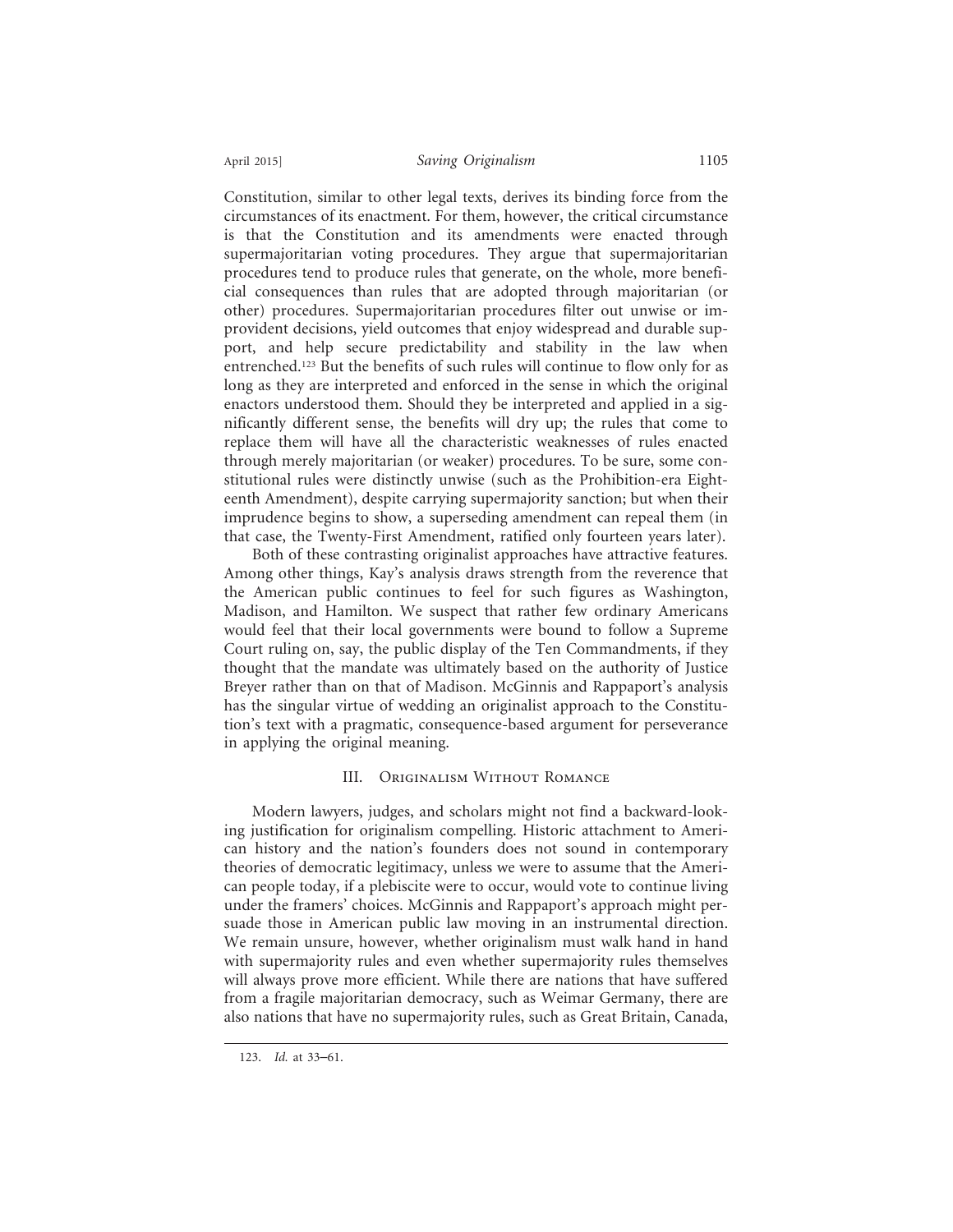and other common law nations, all of which have enjoyed political stability similar to our own.<sup>124</sup> Indeed, supermajoritarianism derived its very utility as compensation for the New World's rejection of the "balanced government" created by the "separate social elements" of monarchy, aristocracy, and the people.125 And there are nations, such as Iraq, where supermajority rules can produce a deadlock that paralyzes the government during times of crisis.126

In this Part, we suggest another reason to remain loyal to originalism, despite Amar's implicit view that it fails to yield desirable social norms. Our argument relies on neither romanticism about American history nor instrumental attachment to supermajority rules. Instead, we borrow from bargaining theory to explain why interpreters today may rely on originalism. Constitutions can serve as power-sharing agreements that allow different groups to live together under one roof. Divisions can run along several different fault lines, such as geography, economic system, religion, or ethnicity. The framers had to reach compromises between several competing groups, such as North and South, free and slave states, large and small states, creditors and debtors, and commercial and agricultural economies. These groups cemented their deals at the constitutional level. The framers bridged the divide that threatened the very future of the nation—the divide between large states and small states—by creating a Congress with a House elected by the population and a Senate representing the states. They solved another crisis by allowing state law to decide on slavery but giving Congress the authority to regulate the territories and to end the slave trade by 1808.

<sup>124.</sup> *See, e.g.*, F.H. Buckley, The Once and Future King: The Rise of Crown Government in America 176–77 (2014); Josep M. Colomer, Political Institutions: Democracy and Social Choice 43 (2001); John O. McGinnis & Michael B. Rappaport, *Our Supermajoritarian Constitution*, 80 Tex. L. Rev. 703, 722 (2002).

<sup>125.</sup> *See* Gordon S. Wood, The Creation of the American Republic, 1776–1787, at 603–04 (1969) (articulating that republican America had affirmatively departed from "various parts of the government of [British and other Old World] social constituents," like monarchy and aristocracy); McGinnis & Rappaport, *supra* note 124, at 723 (stating that simple majorities "needed to be constrained in order to avoid destructive political passions and encroachment upon minority interests"); John O. McGinnis, *The Partial Republican*, 35 Wm. & Mary L. Rev. 1751, 1777–78 (1994) (reviewing Cass R. Sunstein, The Partial Constitution (1993)) (explaining, in broad brush strokes, the classlessness of American political institutions as opposed to British ones).

<sup>126.</sup> See generally CHARLES FERGUSON, NO END IN SIGHT: IRAQ'S DESCENT INTO CHAOS 410–11 (2008) (discussing supermajority rule–induced deadlock that caused, in substantial part, Iraqi governmental paralysis); DAVID GHANIM, IRAQ'S DYSFUNCTIONAL DEMOCRACY 13-14 (2011) (same); The Oxford Handbook of Political Science 176 (Robert E. Goodin ed., 2009) (discussing how supermajority rules can induce instances of "legislative paralysis and interinstitutional conflict"); BARRY AMES, THE DEADLOCK OF DEMOCRACY IN BRAZIL 15, 17 (2001) (explaining that "supermajority requirements," which might be "common for constitutional amendments," nonetheless diminish the likelihood of the passage of "significant legislation" in Latin America generally and in Brazil particularly); John Yoo, *Fixing Failed States*, 99 CALIF. L. Rev. 95, 144–49 (2011) (discussing the use of a constitution to commit ethnic and religious factions to sharing power).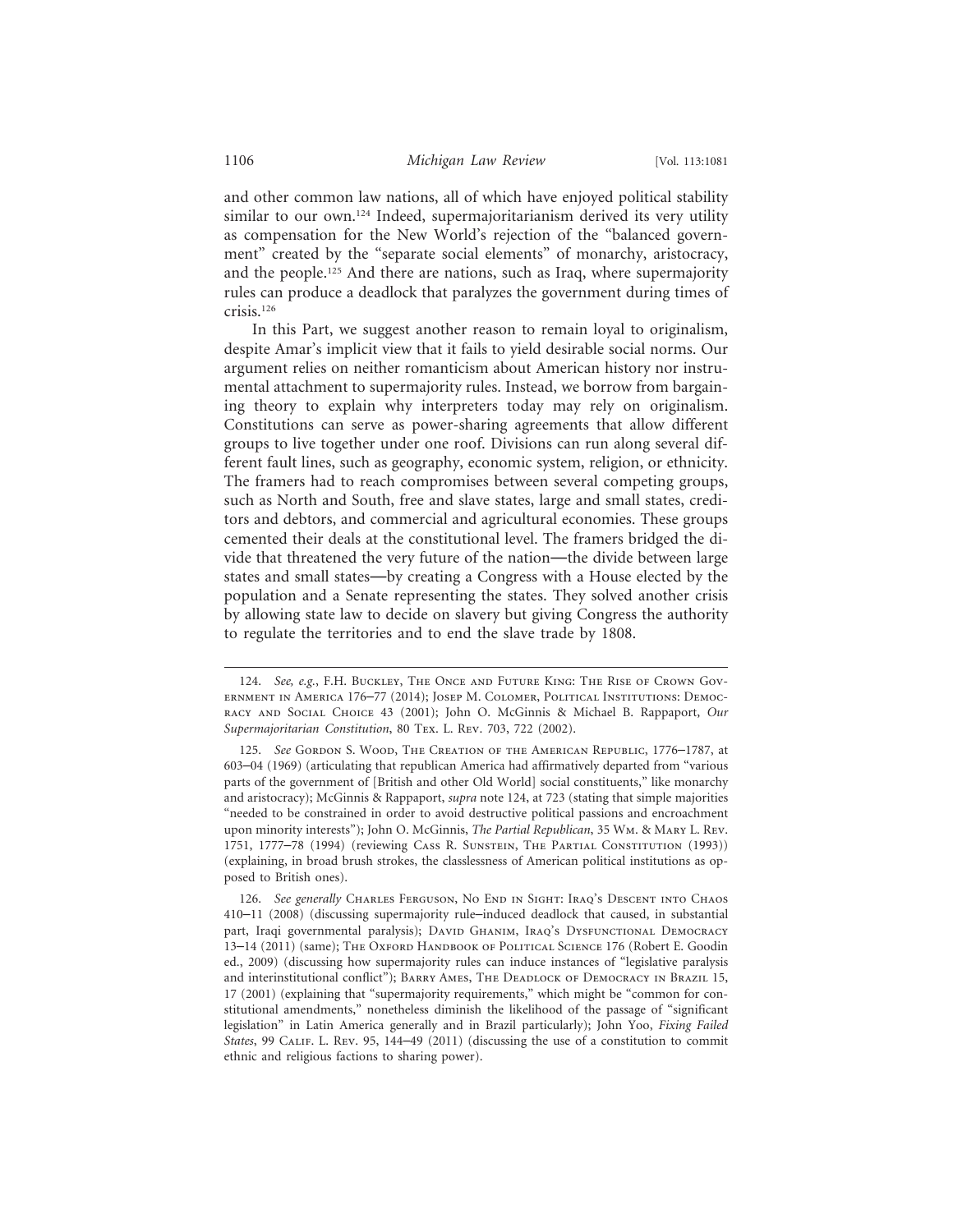Obstacles will challenge the ability of groups to agree on the compromises necessary to bring a nation together. For simplicity, assume that just two groups, the North and the South, must agree to produce a unified nation. They could both choose to go it alone, which might have drawbacks and could even lead to war. Or they could reach an agreement that would benefit each group. Rational groups should conclude such an agreement when the gains from cooperation outweigh the benefits of separation or conflict. Situations involving the possibility of armed conflict should produce high incentives to settle disputes peacefully because nations will want to avoid the deadweight losses that result from going to war.<sup>127</sup> States can divide a resource, redraw a border, or end a struggle—all strategies that give each side some benefit and may help avert the costs of independence or conflict. States will generally divide the benefits of unification based on the ratio of their expected gains had they chosen to contest rather than cooperate. This calculation will depend on their political and military strength and their probability of prevailing in any dispute.

This approach follows the law-and-economics analysis of litigation in which parties acting rationally and with full information should always prefer settlement to going to court, which consumes time and money without any return.<sup>128</sup> Similarly, states that have full information about each other should prefer an agreement that increases the welfare of both parties over going their separate ways. And yet groups encounter significant obstacles that do not afflict domestic contracts in the same way. At home, parties can rely on a legal system, backed up by courts and police, to enforce a settlement. Parties will face difficulties in reaching an agreement due to asymmetric information about the range of the settlement and about the financial resources available for litigation. But once the parties reach a settlement, high uncertainty will not attend the enforcement of the terms.

This is not the case with a constitution (or treaties, from which this discussion is drawn). Leading scholars of international relations begin with the fundamental observation that the international system is anarchic.129 The world does not enjoy a unified government that has a monopoly on violence and can maintain law and order. While the United Nations formally serves as something of a world government by treaty, it has no military forces under its direct command, it relies on the member states to provide financial resources, and it cannot regulate private individuals directly.

<sup>127.</sup> *E.g.*, James D. Fearon, *Rationalist Explanations for War*, 49 Int'l Org. 379, 380–81 (1995); Robert Powell, *The Inefficient Use of Power: Costly Conflict with Complete Information*, 98 Am. Pol. Sci. Rev. 231, 231 (2004); Robert Powell, *War as a Commitment Problem*, 60 Int'l Org. 169, 179 (2006) [hereinafter Powell, *Commitment Problem*].

<sup>128.</sup> *See, e.g.*, Robert D. Cooter & Daniel L. Rubinfeld, *Economic Analysis of Legal Disputes and Their Resolution*, 27 J. Econ. Literature 1067 (1989); Robert D. Cooter & Daniel L. Rubinfeld, *An Economic Model of Legal Discovery*, 23 J. Legal Stup. 435 (1994).

<sup>129.</sup> Hans J. Morgenthau, Politics Among Nations: The Struggle for Power and Peace 4–16 (Kenneth W. Thompson & W. David Clinton eds., 7th ed. 2006); Kenneth N. Waltz, Theory of International Politics 102–28 (1979); John J. Mearsheimer, *The False Promise of International Institutions*, In $T$ <sup>'</sup>L SECURITY, Winter 1994/95, at 5, 10.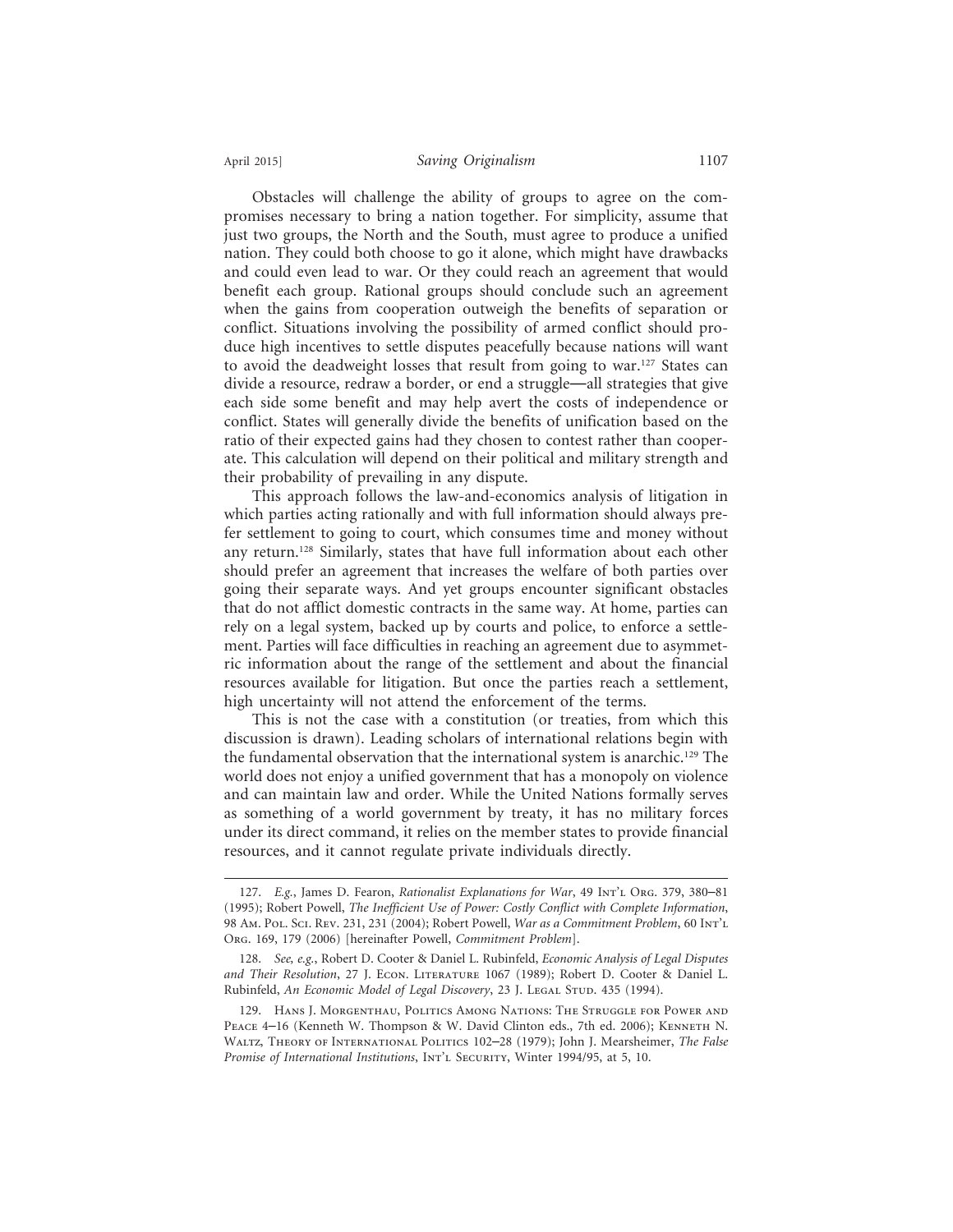## 1108 *Michigan Law Review* [Vol. 113:1081

Anarchy does not necessarily produce a philosopher's state of nature, with a war of all against all. Problems extending beyond a state's borders will yield opportunities for cooperation.<sup>130</sup> Even in the area of security, nations form defensive alliances that pool their resources to deter potential aggressors. Other opportunities, such as free trade, the environment, and coordination of transportation and communication, provide benefits to states if they can cooperate. There can be little doubt about the mutual gains for states that commit to reciprocal actions, such as lowering trade barriers to take advantage of the law of comparative advantage. The Constitution, for example, effectively empowered the United States to create the world's largest free-trade area.

Anarchy, however, impedes the ability of states to enforce those agreements, despite their obvious benefits to all parties. Without international courts or police with effective authority to force compliance, parties can renege on an agreement—here, a constitution—without consequence other than retaliation from the other states. This produces a classic prisoner's dilemma: two suspects could receive lower sentences if they could only cooperate on their stories, but they cannot do so because of a lack of trust. Similarly, states might not enter into agreements because they do not trust their partners to live up to their promises. This problem will be particularly acute where one party must take a first step that bears high costs before the other party must act. For example, a state that has strong offensive military capabilities but weak defensive systems may be reluctant to hand over territory to a national government—thereby losing its tactical advantages—without a firm guarantee that the other states will withdraw too. Without institutional mechanisms for enforcement, the state that moves second will have an opportunity to exploit the vulnerabilities of the state that disarmed first. There is no guarantee that the second state will refrain from taking advantage.

We can illustrate this problem by referring to the literature on international bargaining. As Thomas Schelling argued, "conflict situations are essentially bargaining situations."<sup>131</sup> Nations will seek to acquire territory, population, goods, or resources. They will strive to stop harms, such as pollution, drugs, terrorism, disease, or excessive migration. Nations may come into conflict when these goals meet the agenda of other nations. One nation may want to add territory and population held by another, or may seek to stop pollution emitted by another nation's factories. A crisis will arise when the two sides cannot reach an agreement that peacefully divides the benefits at stake.

Professors Fearon and Powell have taken Schelling's insight and constructed a sophisticated model of the choice between war and peace. Under

<sup>130.</sup> *See* Robert O. Keohane, After Hegemony: Cooperation and Discord in the WORLD POLITICAL ECONOMY (1984).

<sup>131.</sup> THOMAS C. SCHELLING, THE STRATEGY OF CONFLICT 5 (1960) (emphasis omitted).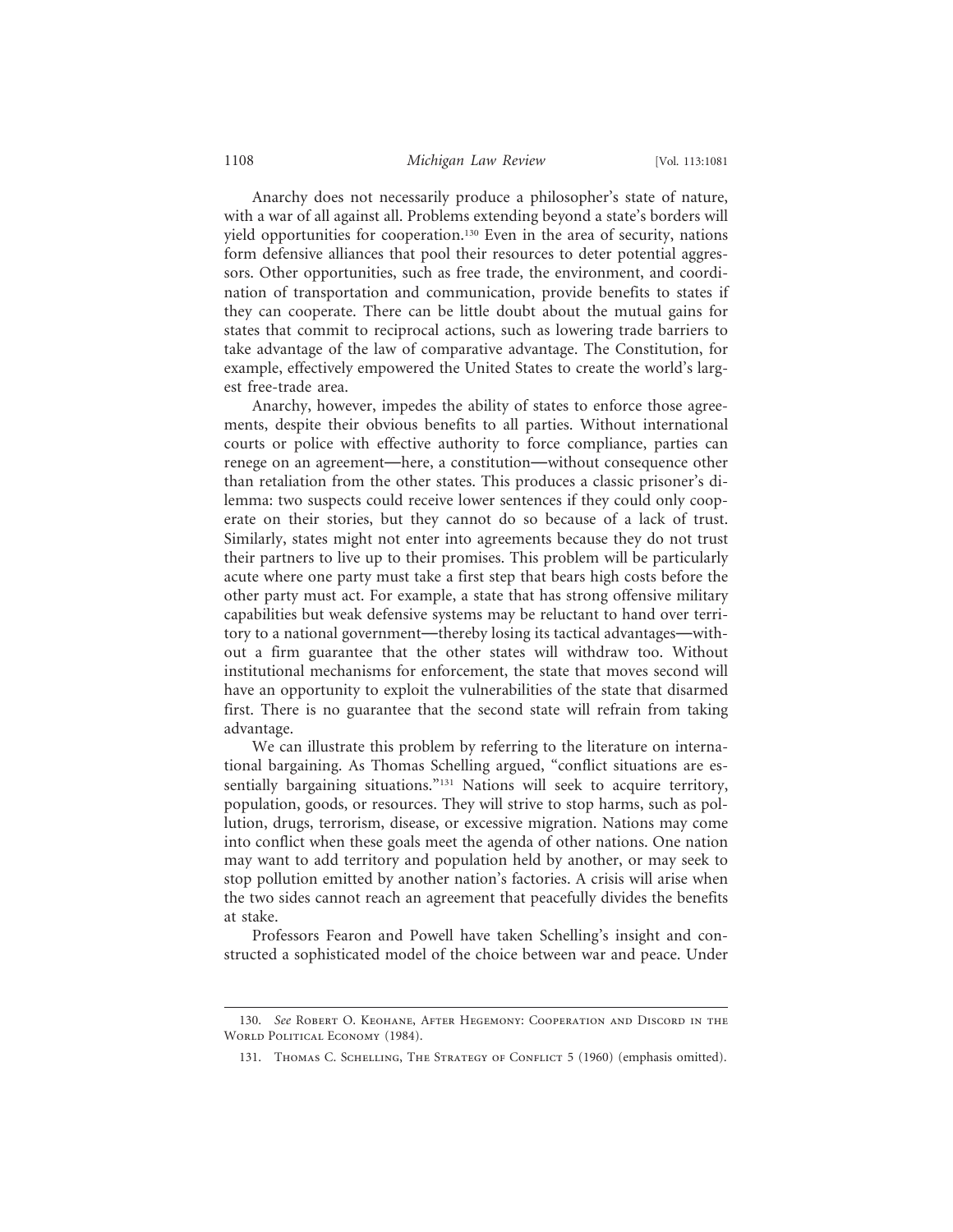their approach, rational nations with perfect information should favor a settlement over conflict in order to resolve a dispute.132 Reaching an agreement enables states to avoid the deadweight loss of war.<sup>133</sup> Of course, a nation could choose to gamble by going to war in the hopes of capturing all of a territory rather than only a part of it. Full information and rational decisionmaking, however, should surpass such gambling. Instead, the two nations should agree to a deal that divides a resource in proportion to their objective chances of prevailing in a conflict.

With full information, two states in a dispute should reach a settlement rather than turn to armed hostilities. If both sides know the expected values of going to war, they can simply divide the resource based on the differences in their probability of winning. They will receive the expected benefit of any conflict but avoid the expected cost. One condition that might prevent an agreement, however, is if the two countries place greatly different values on the resource in question. War, in the words of Powell, becomes an "inefficiency puzzle."134 States should almost always reach a settlement and avoid the costs of war. But because of international anarchy, they do not; the absence of a supranational government inhibits cooperation by making it difficult for states to overcome information asymmetries. The most important of these asymmetries involves the variables that contribute to a nation's probability of winning a conflict. Some of these factors may appear in the public domain, such as economic size and growth, defense budgets, and military capacity, but others will fall primarily within the knowledge of a single state.<sup>135</sup>

These asymmetries produce several problems. First, imperfect information will lead to mistakes in bargaining.136 If states overestimate their expected benefits—and correspondingly underestimate their opponent's they will fail to realize that there is a broader range for agreement and may choose to go it alone instead of seeking union.

Second, states will have an incentive to conceal their true expected benefits from an agreement.<sup>137</sup> A party might seek to conceal its abilities in order to take advantage of the other party. Or it might seek to exaggerate its resources in order to bluff its way to a better deal.

Third, states will have few ways to reveal private information.138 In order to reach an agreement, a state should disclose its true capabilities. This picture will allow the parties to judge more accurately the expected benefits for each side, which should smooth the way to a settlement. But under conditions of anarchy, the parties will have difficulty revealing private information

<sup>132.</sup> Fearon, *supra* note 127, at 380–81; Powell, *Commitment Problem*, *supra* note 127, at 179.

<sup>133.</sup> Powell, *Commitment Problem*, *supra* note 127, at 179.

<sup>134.</sup> *Id.* at 169.

<sup>135.</sup> *Id.* at 172–76.

<sup>136.</sup> Fearon, *supra* note 127, at 393–95.

<sup>137.</sup> *Id.* at 395–400.

<sup>138.</sup> *Id.* at 400–01.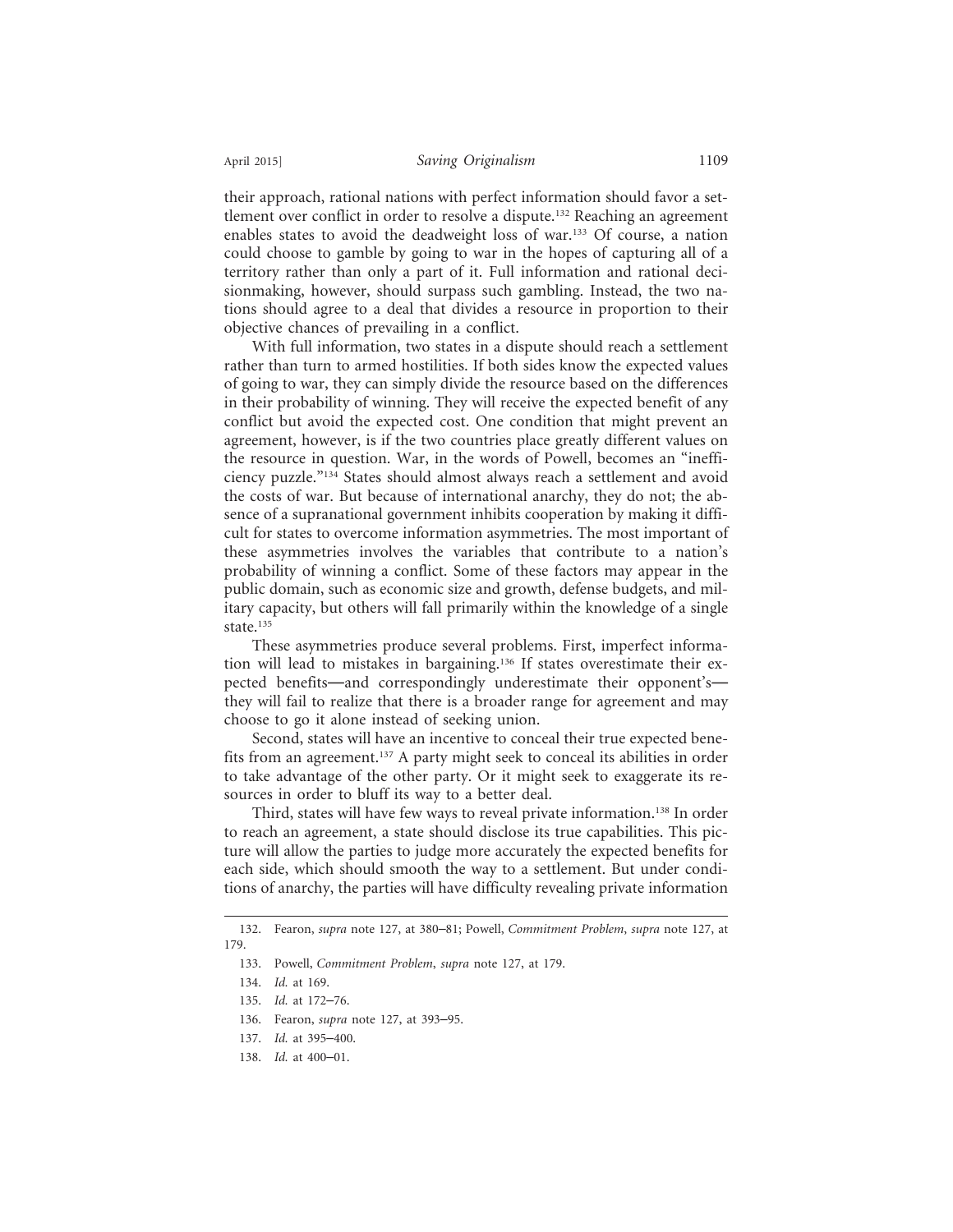in a credible manner. Historical, ethnic, or religious tensions may also make groups doubt others' credibility. One group that may have suffered at the hands of a government dominated by the other group may believe that deception is at work. Unlike in the case with domestic litigation, states cannot reveal information through a third party—such as a federal court—that will provide certainty about the information's accuracy.

Even if states could overcome these informational asymmetry problems, the anarchy of the international system creates a second, more difficult obstacle to cooperation. Full information would allow each party to identify the range of outcomes where both parties benefit and where an acceptable distribution of the surplus of cooperation is achievable. But even with perfect information, states may still refuse to reach a peaceful settlement because of the lack of future enforcement mechanisms. They may understand that they both will be better off by sharing a territory or resource. But nations may not trust each other to abide by the agreement in the future. This problem will prove particularly acute in situations where a settlement changes the status quo between states, where rapid changes are already affecting the balance of power, or where parties are more concerned with relative gains than absolute gains.139 One nation will find it difficult to trust the other to keep a promise if the other will become even more powerful as a result of the agreement.

Suppose, for example, that at the time the North and South decide to unify, the North holds 55% of the power and the South retains 45%. They agree to establish institutions that give the North a 55–45% advantage in political power to mirror the existing balance. But suppose that the North's 55% advantage in power will grow over time to 65% because the North's population and economy are expected to grow faster than the South's. It will be difficult for the South to trust the North to keep its original commitment to a 55–45 division of power when the North could eventually take advantage of the relative shift in resources in the future to seek even greater gains in political power. The North will have a strong incentive to renege on its deal and pursue a revision of the initial terms. No higher political power can force the North to keep its original promise, even when both North and South have complete information at the time of the agreement.

A constitution may present an opportunity for the North and South to send costly signals that demonstrate their credibility. As scholars of bargaining theory have argued, a costly signal can help reveal that a party will keep its commitment. In international politics, for example, a nation can send a costly signal that it will defend an ally by stationing large military assets in its ally's territory. A party to a private contract can send a costly signal by investing in equipment that has value only if the party completes the deal. In the context of national unification, one group can send a costly signal that it intends to keep its promises by agreeing to a constitution that freezes its political power. In the U.S. Constitution, for example, the North agreed to a

<sup>139.</sup> Powell, *Commitment Problem*, *supra* note 127, at 171–72.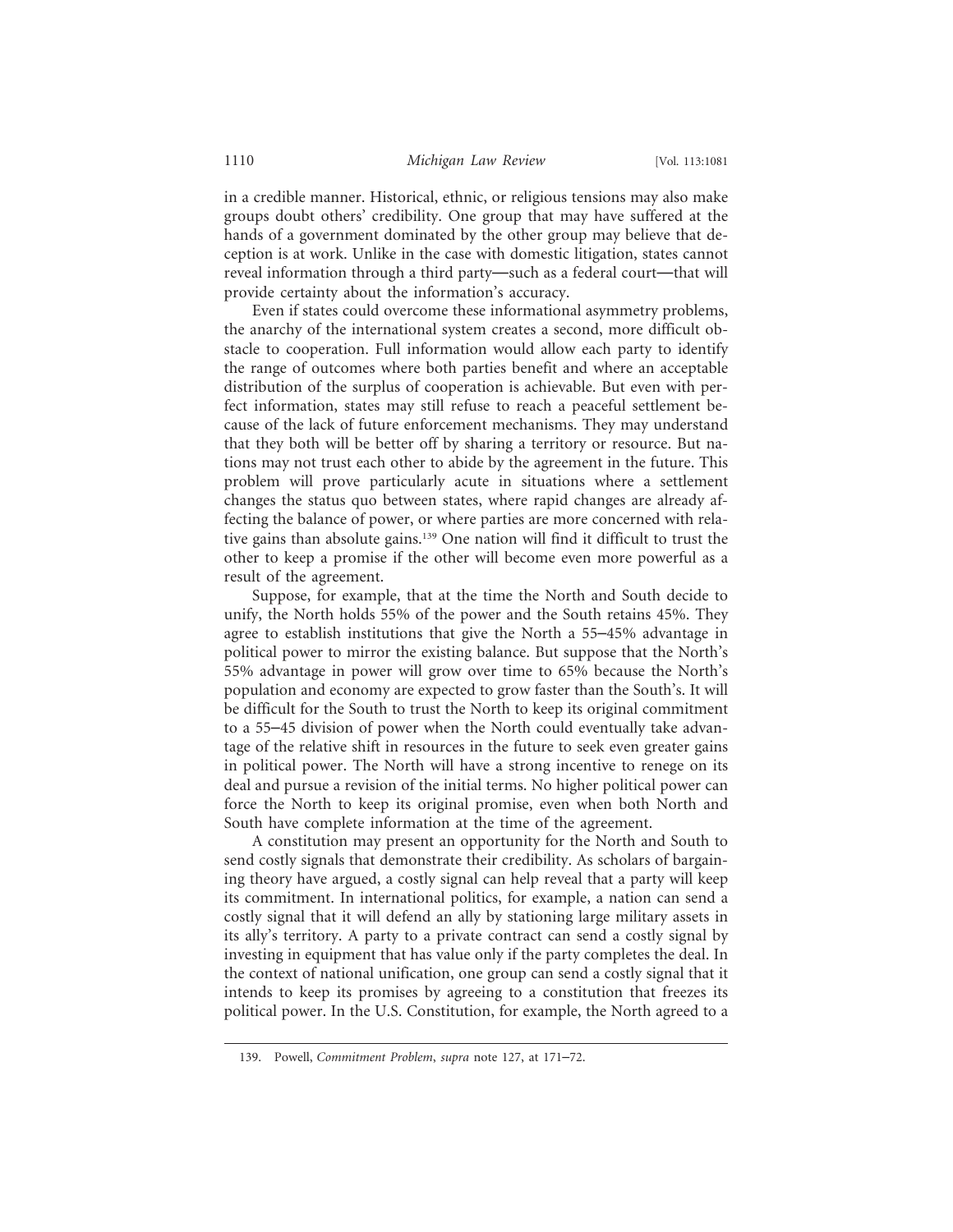structure of government that allowed the states greater sway than a parliamentary democracy would have permitted and thus gave the South an advantage. This sent a costly signal to the South that the North would keep its promises on issues that fell within the jurisdiction of the federal government.

Originalism can help overcome the obstacles to bargaining in two ways. First, it represents another way for the North, in our example, to show its commitment to keeping its political promises. While the constitution embodies an agreement to share political power, the weaker parties may choose not to enter the nation until they are confident that the more powerful parties will keep their promises to share power along the original terms. Interpretation creates another source of disagreement. Parties may worry that others will seek to renegotiate the deal in their favor once they become more powerful thanks to the union. Interpretation may create an opportunity for the more powerful states to break their commitments, and this very possibility may discourage weaker states from agreeing to a union in the first place. Originalism, of course, signals a commitment to the original terms of the deal; its very purpose is to follow the understandings of only those who ratified the constitution. It can help reassure weaker states that interpretation will not serve as a covert means to break the original agreement of union.

In addition, originalism can serve as a costly signal in itself. It not only reassures the parties to the constitution that each of them is committing to the political deal of the union; it is also an expensive means of interpretation that will prevent the more populous states from having their way through majority rule. To the extent that originalism prevents even marginal changes in constitutional understandings, it will work to the disadvantage of the growing states, which would otherwise be able to alter future arrangements to their advantage through simple majority rule. Originalism may not be the best way, from a normative perspective, to interpret the constitution, but it serves a critical purpose by persuading parties to a political union that they can trust each other to keep their promises. From this perspective, originalism would be critical to the ratification of the U.S. Constitution itself.

We need not limit our suggestion about originalism only to structural, power-sharing features of the Constitution. Originalism might contain an important element of aspects of the Constitution's individual rights provisions, such as the Reconstruction Amendments. We can regard these amendments as the peace agreement at the end of the Civil War: the North would allow the South to reenter the Union as long as it provided equal political rights for newly freed slaves. As our analysis has shown, the North and South might have good information on the benefits to both regions of restoring the Union as well as the costs to the South of remaining occupied and outside the federal government. But an obstacle to the bargain would still arise. The North might lack confidence that the South would keep its promise to respect the rights of the freedmen. After all, the South had just fought and lost a war to defend its right to maintain the system of slavery. Of course, one way for the South to show its commitment was by ratifying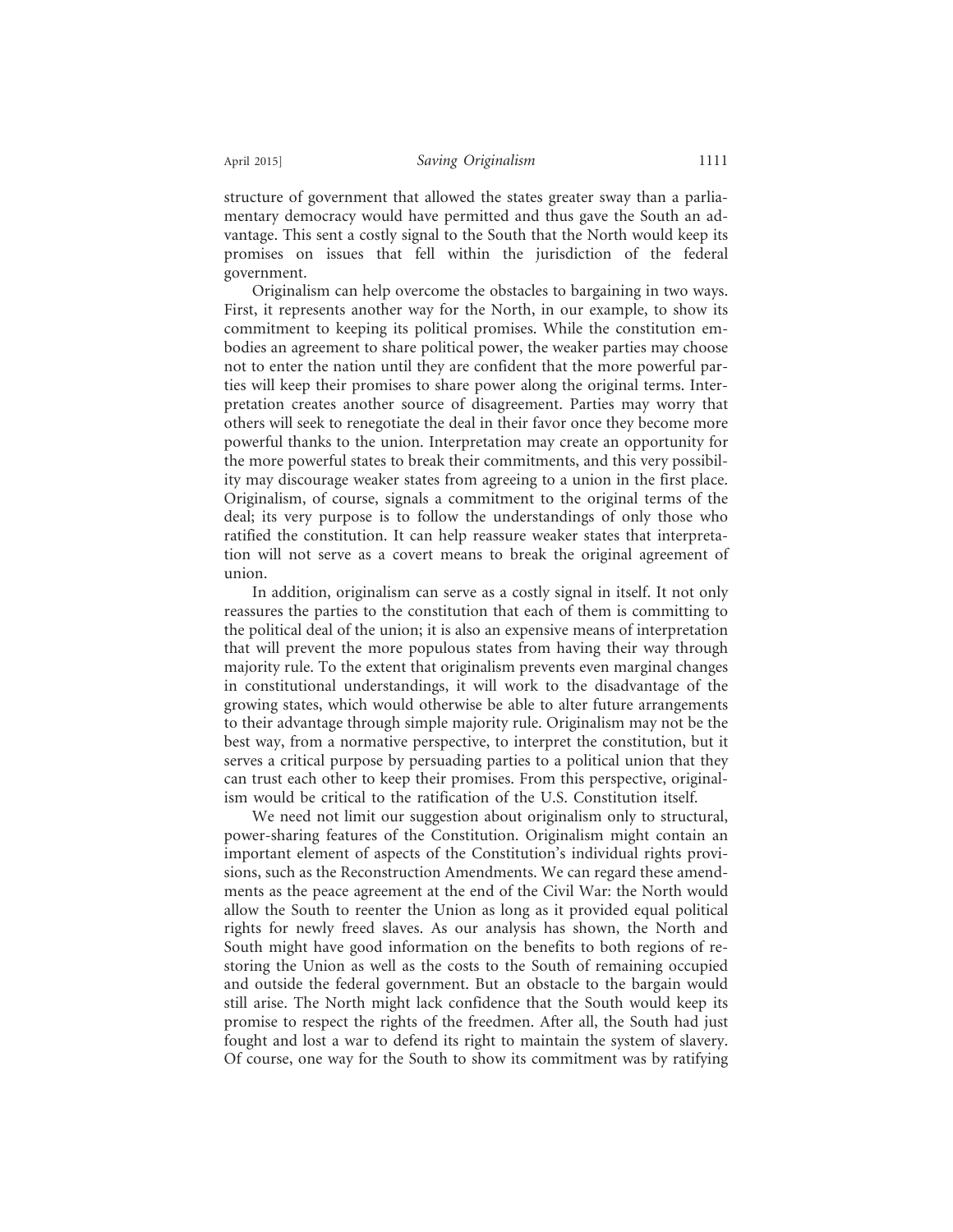the Reconstruction Amendments, which would give the promise of equal rights the force of law. Agreeing to an originalist interpretation, which would look to the understandings of the Reconstruction Congress, would send another costly signal about the South's commitment to obeying the bargain over its reentry into the Union. In this case, originalism would not embody a power-sharing agreement but instead would work to expand individual rights. After the controversy over the 1876 elections, multiple and successive presidential administrations and Congresses reneged on the Reconstruction Amendments' political agreement. One of the many tragedies of *Plessy v. Ferguson*140 was that it ignored the original understanding of the Fourteenth Amendment's text in favor of contemporary, unwritten notions of constitutional meaning.

### **CONCLUSION**

As Amar's readers have come to expect from him, he has produced a tour de force. His book abounds in fertile and ingenious arguments, its lively enthusiasm for the Constitution is contagious, and the writing is at once erudite and accessible. Although this work does not stand on the level of Amar's earlier book, it remains a signal accomplishment in constitutional legal theory.

Nonetheless, the book contains a deep flaw. As Amar's narrative unfolds, it becomes clear that his "unwritten" Constitution deviates widely from the original Constitution. Amar's unwritten Constitution is a Panglossian Constitution, perfectly reconfigured to align with current ideals and policy preferences. This leads to strange anomalies in a work that is otherwise so attentive to history. Thus, Amar can argue that "the original Constitution . . . seemed to condemn a legalized racial hierarchy"—at least if one reads the Bill of Attainder Clause "generously, with idealistic attention to both letter and spirit" (p. 144). Alas, this tendency to idealize is pervasive throughout the work.<sup>141</sup>

Among its many surprises, *Unwritten* explores a new direction for originalism. In Amar's eclectic form, originalism is not confined to constitutional text, framing intention, ratification discourse, and early postadoption practice. He extends the range of legitimate interpretive material to encompass a vast array of sources, including the political and social forces that influenced the text's original adoption and those that are currently mobilized in favor of certain interpretations of it. Historical contingencies that surrounded the ratification of one clause are taken as interpretative clues to the meaning of another. Thus, for example, the presence of the Union Army

<sup>140. 163</sup> U.S. 537 (1896).

<sup>141.</sup> *See* Strauss, *supra* note 5, at 1561–62; *see also* Randy Barnett, *The Mirage of Progressive Originalism*, Wall St. J., Sept. 7, 2012, at C7 (reviewing *Unwritten*), *available at* http:// online.wsj.com/articles/SB10000872396390444914904577619763983330558 ("Where Mr. Amar cannot make the written Constitution say what he wants, he can simply appeal to the unwritten Constitution to say the rest. And, judging from this book, the unwritten Constitution just happens to agree with everything Akhil Reed Amar believes is right and good.").